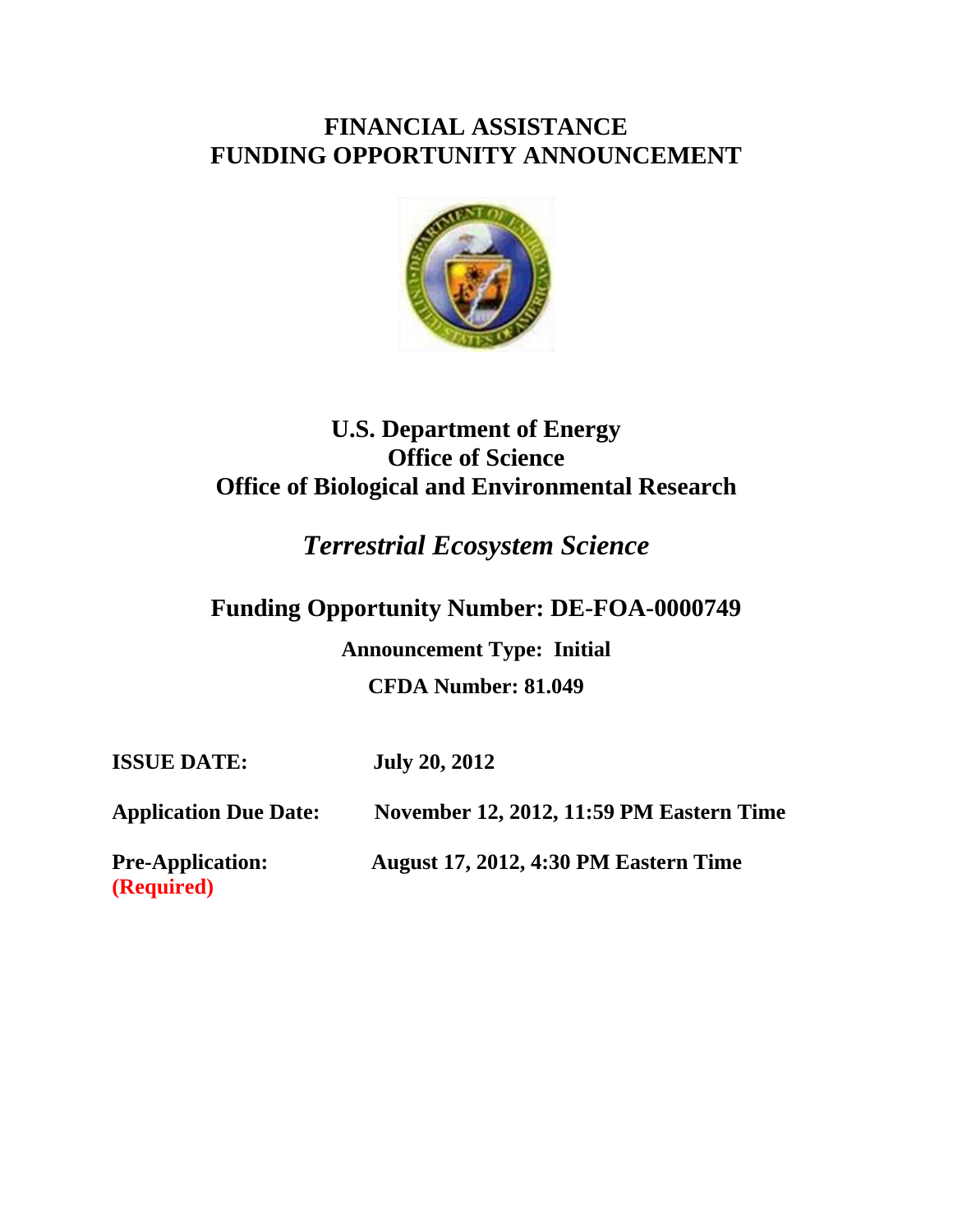#### **NOTE: REQUIREMENTS FOR GRANTS.GOV**

**Where to Submit:** Applications must be submitted through Grants.gov to be considered for award. You cannot submit an application through Grants.gov unless you are registered. Please read the registration requirements carefully and start the process immediately. Remember you have to update your Central Contract Registry CCR registration annually. If you have any questions about your registration, you should contact the Grants.gov Helpdesk at 1-800-518- 4726 to verify that you are still registered in Grants.gov.

**Registration Requirements:** There are several one-time actions you must complete in order to submit an application through Grants.gov (e.g., obtain a Dun and Bradstreet Data Universal Numbering System (DUNS) number, register with the Central Contract Registry (CCR), register with the credential provider, and register with Grants.gov). Use the Grants.gov Organization Registration Checklist at http://www.grants.gov/assets/OrganizationRegCheck.pdf to guide you through the process. Designating an E-Business Point of Contact (EBiz POC) and obtaining a special password called an MPIN are important steps in the CCR registration process. The CCR is migrating from CCR gov to SAM gov: registering early will give applicants enough time to address any challenges posed by the transition

(https://www.sam.gov/sam/transcript/SAM\_Quick\_Guide\_Grants\_Registrations-v1.6.pdf). Applicants, who are not registered with CCR and Grants.gov, should allow at least 21 days to complete these requirements. It is suggested that the process be started as soon as possible.

**IMPORTANT NOTICE TO POTENTIAL APPLICANTS:** When you have completed the process, you should call the Grants.gov Helpdesk at 1-800-518-4726 to verify that you have completed the final step (i.e. Grants.gov registration).

**Questions:** Questions relating to the registration process, system requirements, how an application form works, or the submittal process must be directed to Grants.gov at 1-800-518- 4726 or support@grants.gov. Part VII of this Funding Opportunity Announcement (FOA) explains how to submit other questions to the Department of Energy (DOE).

#### **Application Receipt Notices**

After an application is submitted, the Authorized Organization Representative (AOR) will receive a series of four e-mails. It is extremely important that the AOR watch for and save each of the emails. It may take up to two (2) business days from application submission to receipt of email Number 2. The titles of the four e-mails are:

- Number 1 Grants.gov Submission Receipt Number
- Number 2 Grants.gov Submission Validation Receipt for Application Number
- Number 3 Grants.gov Grantor Agency Retrieval Receipt for Application Number
- Number 4 Grants.gov Agency Tracking Number Assignment for Application Number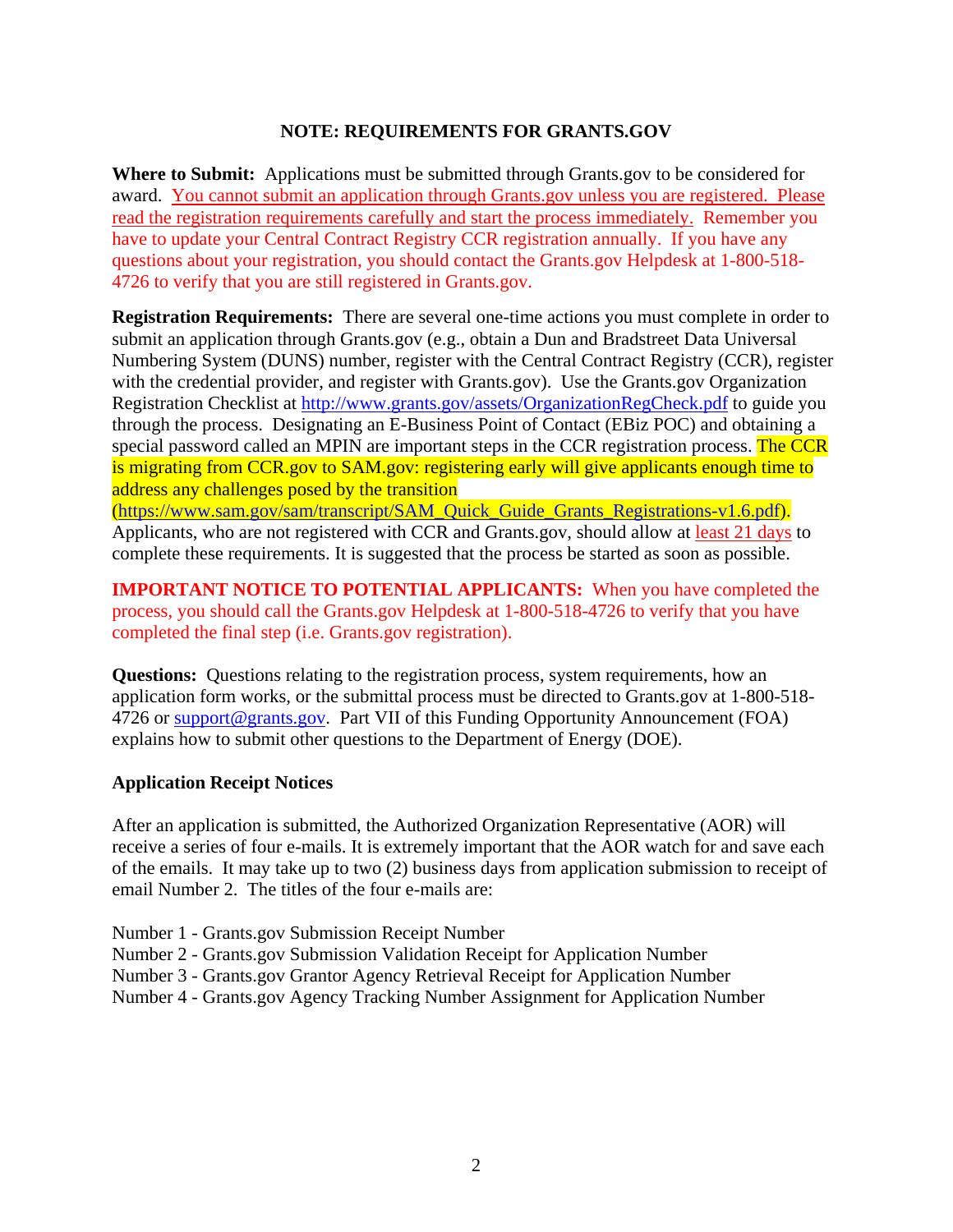#### **TABLE OF CONTENTS**

#### **PART I – FUNDING OPPORTUNITY DESCRIPTION**

#### **PART II – AWARD INFORMATION**

- **A. Type of Award Instrument**
- **B. Estimated Funding**
- **C. Maximum and Minimum Award Size**
- **D. Expected Number of Awards**
- **E. Anticipated Award Size**
- **F. Period of Performance**
- **G. Type of Application**

#### **PART III – ELIGIBILITY INFORMATION**

- **A. Eligible Applicants**
- **B. Cost Sharing or Matching**
- **C. Other Eligibility Requirements**

#### **PART IV – APPLICATION AND SUBMISSION INFORMATION**

- **A. Address to Request Application Package**
- **B. Letter of Intent and Pre-Application**
- **C. Content and Form of Application**
- **D. Submissions from Successful Applicants**
- **E. Submission Dates and Times**
- **F. Intergovernmental Review**
- **G. Funding Restrictions**
- **H. Other Submission and Registration Requirements**

#### **PART V – APPLICATION REVIEW INFORMATION**

- **A. Criteria**
- **B. Review and Selection Process**
- **C. Anticipated Notice of Selection and Award Dates**

#### **PART VI – AWARD ADMINISTRATION INFORMATION**

- **A. Award Notices**
- **B. Administrative and National Policy Requirements**
- **C. Reporting**

#### **PART VII – QUESTIONS/AGENCY CONTACTS**

- **A. Questions**
- **B. Agency Contacts**

#### **PART VIII – OTHER INFORMATION**

- **A. Modifications**
- **B. Government Right to Reject or Negotiate**
- **C. Commitment of Public Funds**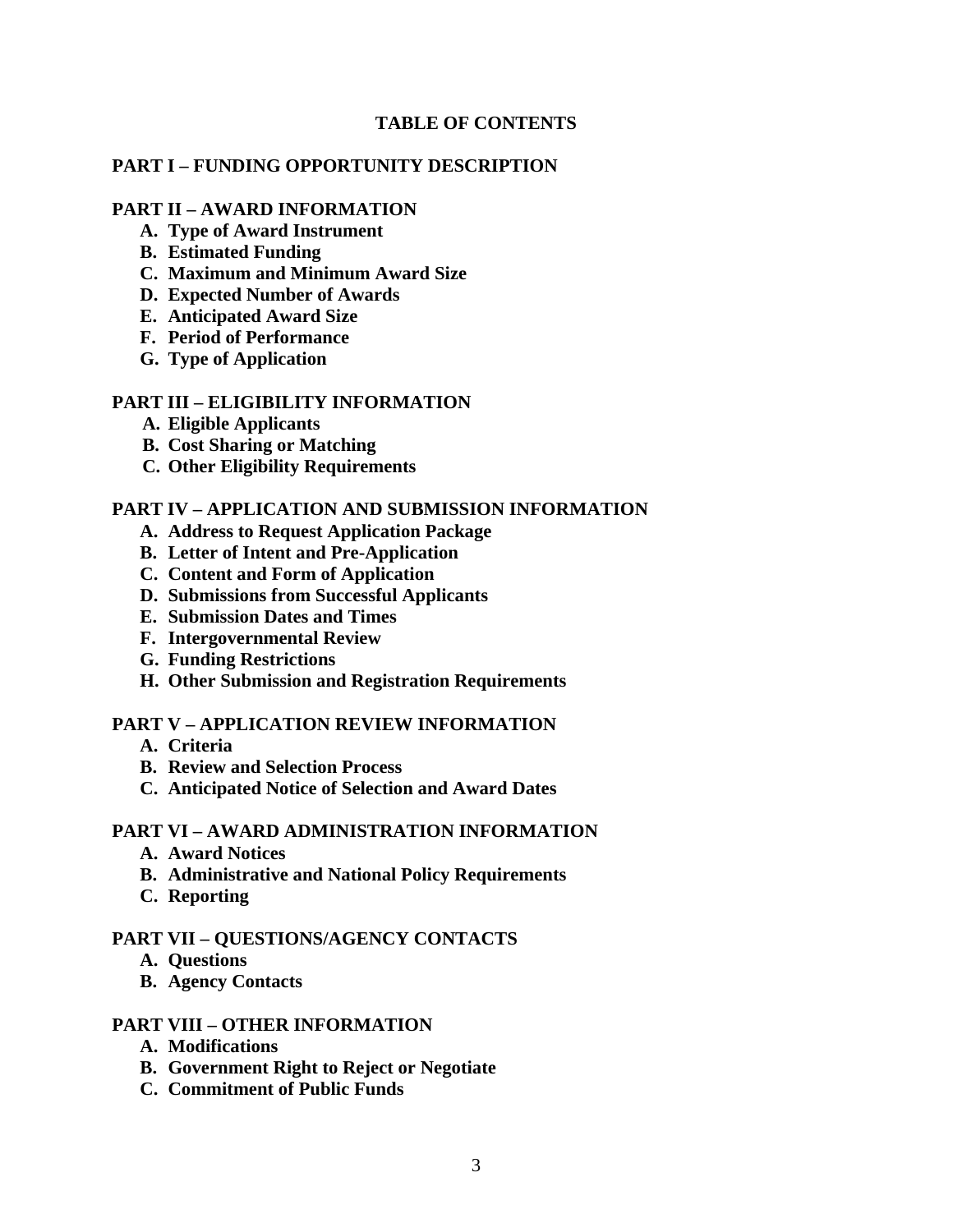- **D. Proprietary Application Information**
- **E. Evaluation and Administration by Non-Federal Personnel**
- **F. Intellectual Property Developed under this Program**
- **G. Notice of Right to Request Patent Waiver**
- **H. Notice Regarding Eligible/Ineligible Activities**
- **I. Availability of Funds**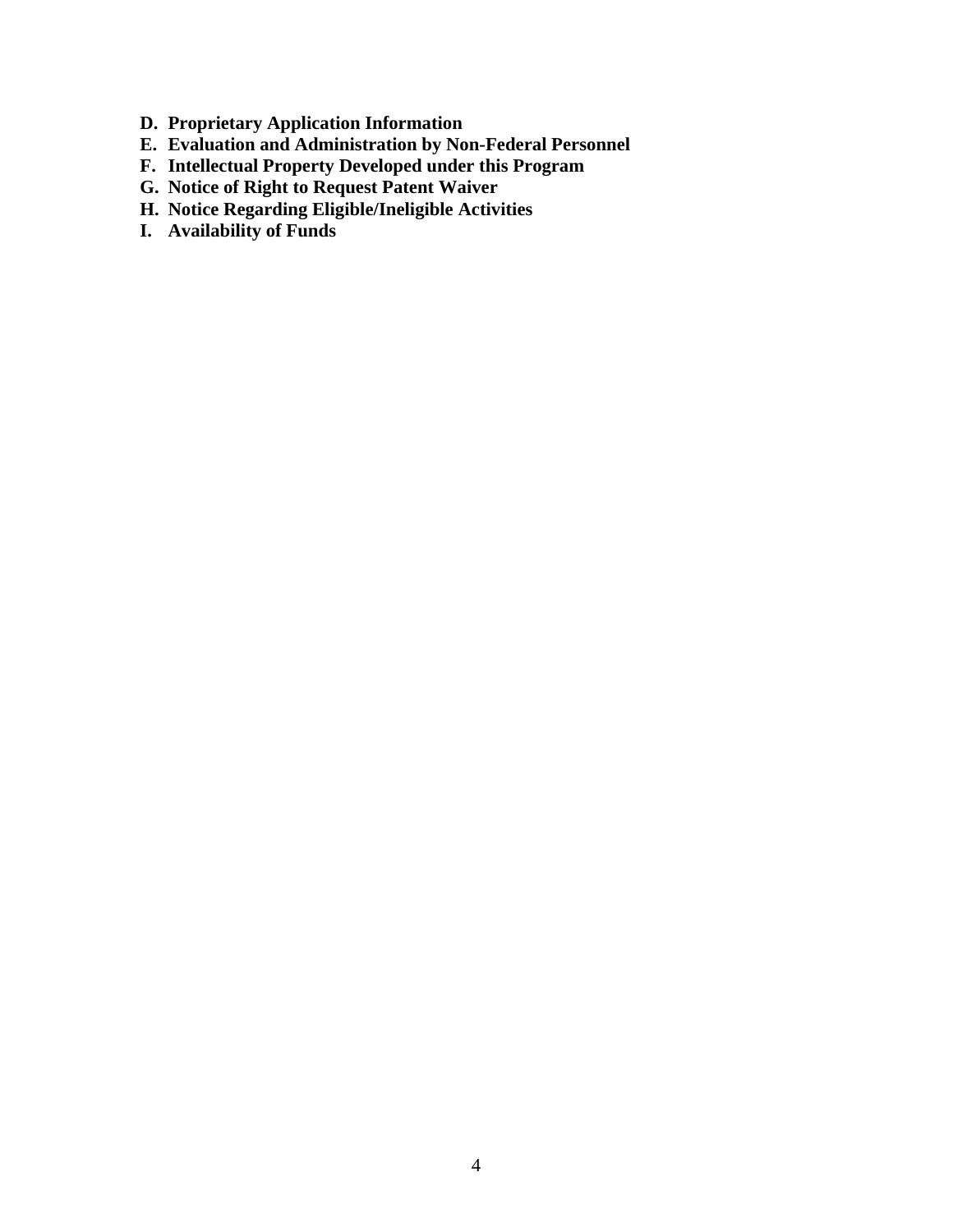# **PART I – FUNDING OPPORTUNITY DESCRIPTION**

# **GENERAL INQUIRIES ABOUT THIS FOA SHOULD BE DIRECTED TO:**

#### **Technical/Scientific Program Contact:**

**Program Manager:** Dr. Daniel Stover **Phone:** (301) 903-0289 **E-mail:** Daniel.Stover@science.doe.gov

# **STATUTORY AUTHORITY:**

Public Law 95-91, US Department of Energy Organization Act Public Law 109-58, Energy Policy Act of 2005

# **APPLICABLE REGULATIONS:**

U.S. Department of Energy Financial Assistance Rules, codified at 10 CFR Part 600 U.S. Department of Energy, Office of Science Financial Assistance Program Rule, codified at 10 CFR Part 605

# **SUMMARY:**

The Office of Biological and Environmental Research (BER) of the Office of Science (SC), U.S. Department of Energy (DOE) hereby announces its interest in receiving research applications for terrestrial ecosystem science. The goal of the Terrestrial Ecosystem Science (TES) program is to improve the representation of terrestrial ecosystem processes in Earth system models thereby improving the quality of climate model projections and providing the scientific foundation needed to inform DOE's energy decisions. The TES program will consider applications on measurements, experiments, modeling and synthesis that provide improved quantitative and predictive understanding of the terrestrial ecosystem that, in turn, can affect atmospheric greenhouse gas concentration changes and thereby affect the greenhouse gas forcing of climate. In addition, the Earth System Modeling (ESM) Program, which funds development of the Community Earth System Model (CESM) will consider applications focused on development and coupling of the CESM land model component. The emphasis of this Funding Opportunity Announcement (FOA) is to understand non-managed terrestrial ecosystems in the context of a changing climate. Applicants should pose their research applications in the context of representing terrestrial ecosystem processes in Earth system models.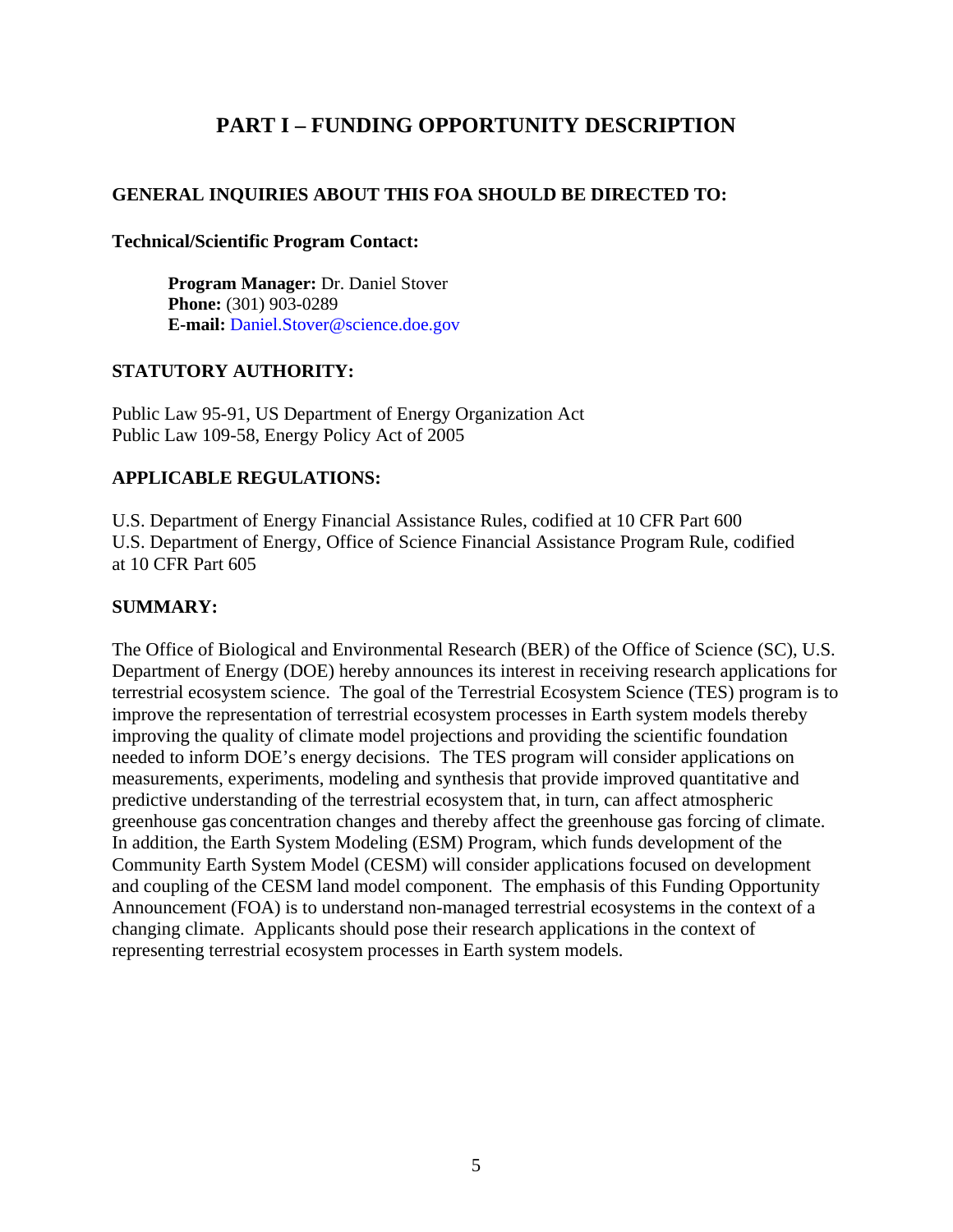### **SUPPLEMENTARY INFORMATION:**

The goal of the TES program is to improve the representation of terrestrial ecosystem processes in Earth system models thereby improving the quality of climate model projections and providing the scientific foundation needed to inform DOE's energy decisions. TES uses a systems approach to understand ecosystems over multiple scales that can be represented in models (e.g., single process models, ecosystem models, and the CESM). This emphasis on the capture of advanced understanding in models has two goals. First, it seeks to improve the representation of these processes in coupled models, thereby increasing the sophistication of the projections from those models. Second, it encourages the community to exercise those models and to compare the results against observations or other data sets to inform future research directions. Current information on the TES program can be found at http://tes.science.energy.gov/.

The goal of the ESM program is to support development of the CESM and community model evaluation tools, to improve and test the detailed processes in the CESM components including the Community Land Model (CLM), individually and coupled to the climate system. Current ESM projects are described on the Climate and Earth System Modeling website http://www.climatemodeling.science.energy.gov/.

The TES and ESM programs will consider applications designed around measurements, experiments, modeling and synthesis to provide improved quantitative and predictive understanding of terrestrial ecosystem processes that can affect atmospheric greenhouse gas concentration changes and thereby affect the greenhouse gas forcing of climate. The emphasis of this FOA is to understand the feedbacks from terrestrial ecosystems in response to a changing climate. Applicants should pose their research goals, objectives, and approach in the context of representing terrestrial ecosystem processes in Earth system models. The emphasis on applicability to models can be accomplished through process research that specify mechanisms for the incorporation of results into state of the art process, ecosystem or Earth system models, by proposing direct improvements to such models or through synthesis activities that draw on existing data sets.

Both single investigator projects and multi-investigator projects are encouraged. Multiinvestigator projects are expected to integrate the efforts of a multi-disciplinary team to tackle problems that cannot be effectively addressed by a single investigator. All projects should clearly delineate an integrative, hypothesis-driven approach or synthesis activity and clearly describe how the results of the research will improve our ability to understand and predict the role of the terrestrial ecosystems in a changing climate.

In addition to full applications, submission of innovative exploratory applications is encouraged. Proposed research is intended to fill critical knowledge gaps, including the exploration of some high-risk approaches. BER also encourages the submission of innovative "high-risk" applications with potential for future high impact on terrestrial ecosystem research. The probability of success and the risk-reward balance will be considered when making funding decisions.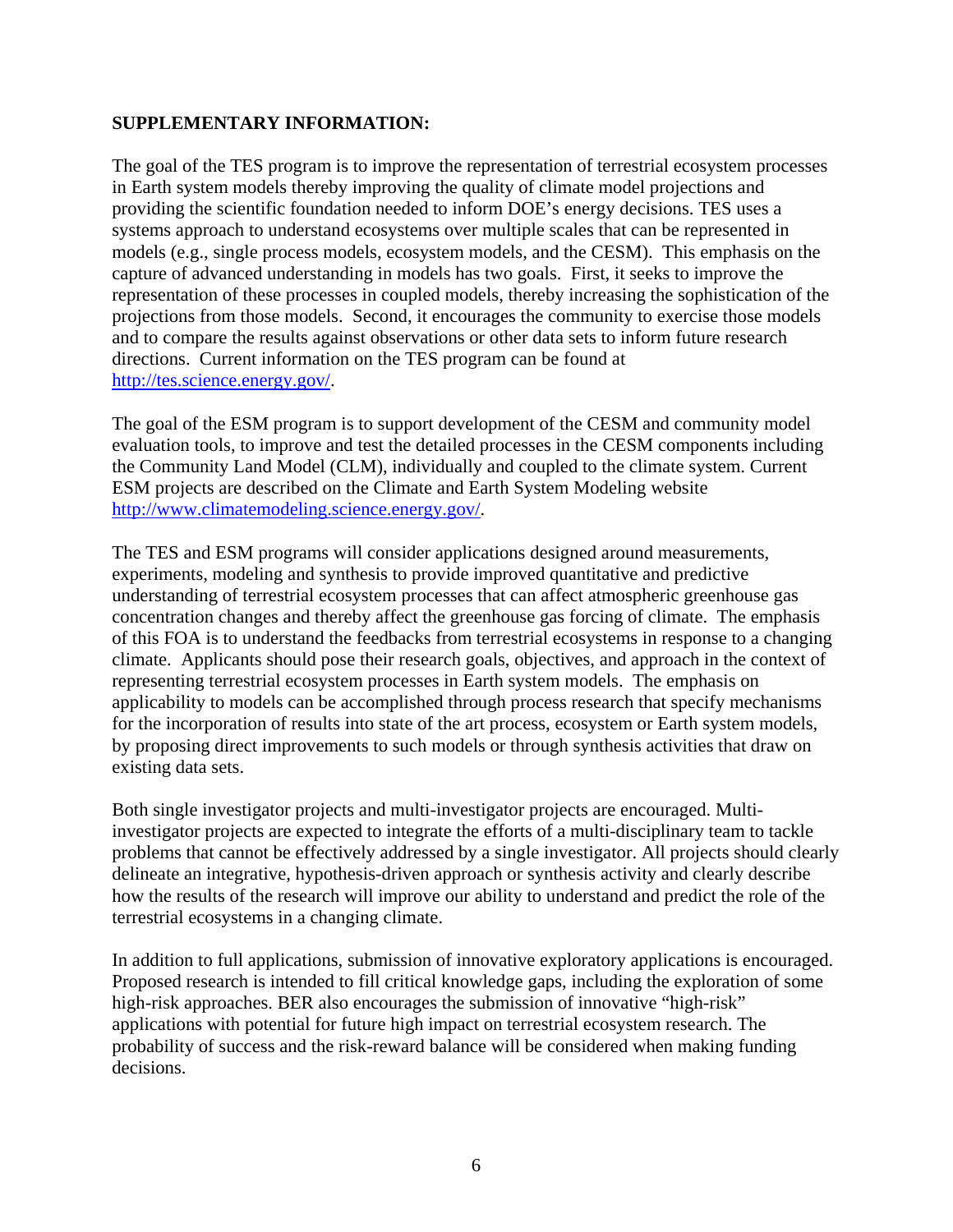Applicants are encouraged to consider utilization of, or collaboration with, sites that have existing support (e.g., former FACE, existing AmeriFlux projects, SPRUCE or NGEE Arctic) thereby leveraging ongoing investments, archived samples and long-term data sets. Applicants are encouraged to employ a model-inspired approach to pose their research questions, which in turn provides a direct link to improving the model or process representation. Given extensive efforts by DOE to develop the CESM (including the CLM) applicants are encouraged to link their activities to these efforts where appropriate. Results are expected to extend to bioregion scales, and also contribute to continental scale analysis of carbon cycle problems that are analyzed by e.g. the North American Carbon Program (NACP) (http://nacarbon.org/nacp/).

In late 2011, the carbon cycle science community released "A U.S. Carbon Cycle Science Plan" (http://www.carboncyclescience.gov/USCarbonCycleSciencePlan-August2011.pdf) – written by a committee chaired by Anna Michalak, Robert Jackson, Gregg Marland, and Christopher Sabine. Applicants are encouraged to review this report with particular emphasis on Goals 1 and 3 in the context of terrestrial ecosystems and this FOA. In addition, a 2010 BER workshop outlined science needs for basic research in climate science, including terrestrial ecosystem science as described in the workshop report

(http://science.energy.gov/~/media/ber/pdf/Climate\_roadmap\_workshop\_2010.pdf). Applicants are encouraged also to review this report with particular emphasis on the summary and chapters on "Terrestrial Science" and "Latitudinal Opportunities for Integrated Research Efforts" to familiarize themselves with the identified science needs.

While the TES program supports a broad spectrum of fundamental research in terrestrial ecosystem science and will consider research applications within this scope, this FOA encourages applications in the following specific Science Areas:

- The role of belowground processes and mechanisms across scales (e.g., soil carbon transformation/stability, root dynamics, mycorrhizal interactions, and plant mediated (e.g. root exudates, priming, hydrological) biogeochemical transformations) associated with a changing climate;
- New or improved understanding of carbon pathways, fluxes and ecosystem function with particular emphasis on Arctic and tropical ecosystems;
- The role of natural disturbances in carbon cycling, particularly disturbances associated with changing climate (e.g., changes in atmospheric carbon, precipitation, nutrients);
- New or improved understanding of critical carbon processes at the terrestrial-aquatic interface which have the potential for direct feedbacks to the climate system (e.g., soil carbon transformation, methane biogeochemistry). Research under this science area must contain a direct link to terrestrial processes and is limited to terrestrial ecosystems and their immediate interface with freshwater and brackish water systems, such as riparian zones, hyporheic zones and wetlands. Research that focuses on aquatic processes, agricultural systems, ocean systems, and ecosystem services is out of scope and will not be considered;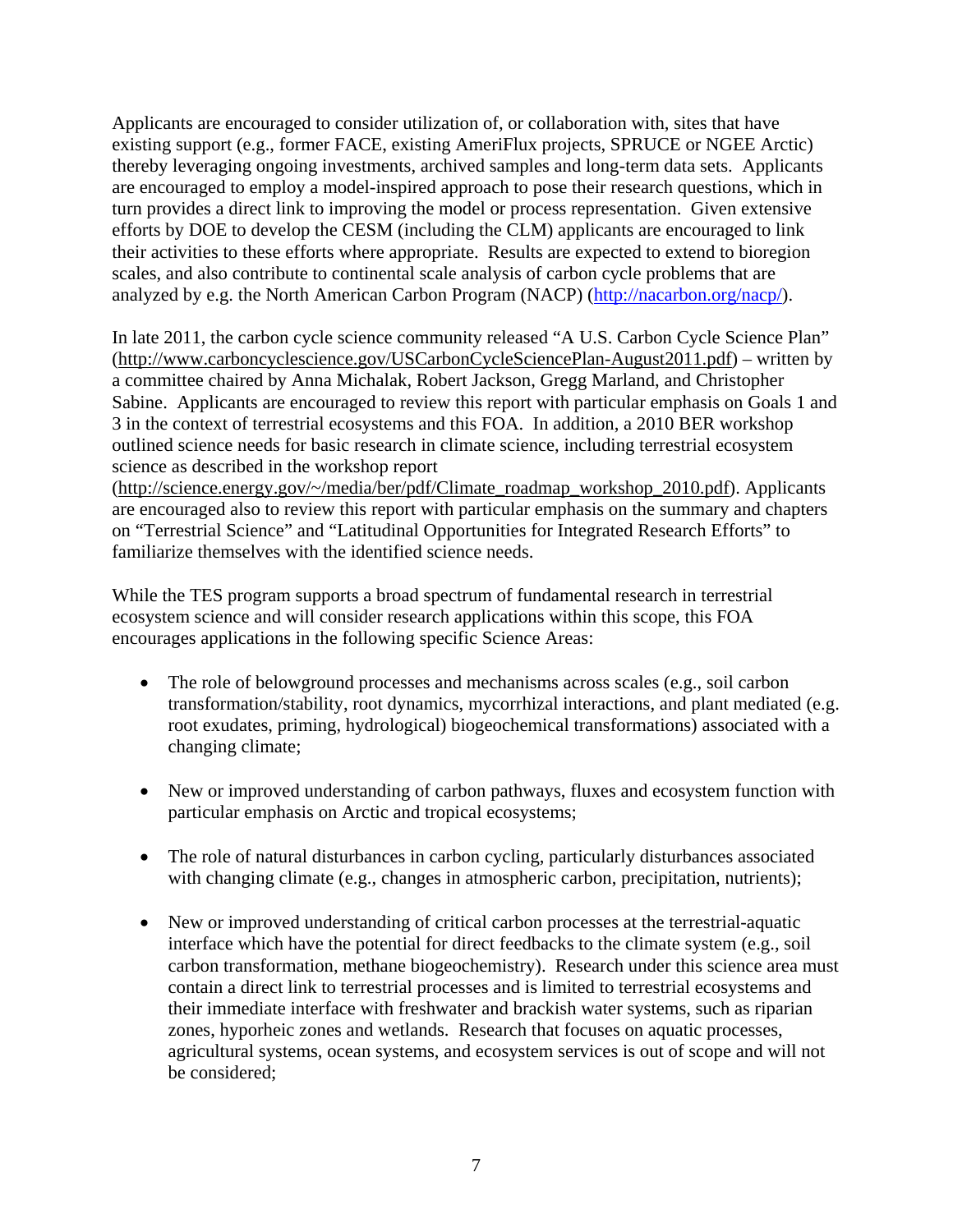- CLM developments, including development, coupling and testing of submodels related to land biogeophysics (http://www.cesm.ucar.edu/models/clm/biogeophysics.html), the hydrologic cycle (http://www.cesm.ucar.edu/models/clm/hydrologic.html), biogeochemistry (http://www.cesm.ucar.edu/models/clm/biogeochemistry.html), and ecosystem dynamics (http://www.cesm.ucar.edu/models/clm/ecosystem.html). Attention to scale-aware and scale-appropriate parameterization development is a priority; and
- Synthesis activities that draw broad insights into, and improve our understanding of, terrestrial ecosystems and their role in forcing climate change will be considered. These lower cost activities should leverage existing models, sites and datasets.

Belowground processes are a critical component to carbon cycling, yet these processes are currently over-simplified or ignored in most large-scale models. Applications focusing on belowground ecosystems should seek to quantify rates and magnitudes of carbon accretion. Additionally, applications focusing in this area should seek to understand processes and properties that control transformation of biomass into organic matter, including studies of stabilization mechanisms of the long residence time components, their fate, and ecosystem feedbacks. Research is needed on these processes for different climate and vegetation conditions (e.g., as represented by AmeriFlux research sites) where results can be spatially scaled to estimate carbon changes across climate zones and bioregions. Products of research that focus on belowground carbon processes (e.g., organic matter stabilization and dynamics, carbon turnover rates, root and microbial respiration, carbon/nitrogen/other relationships) should provide new insights and model representations for coupled interactions, residence time and other carbon source or sink properties of belowground ecosystem components.

Ecosystem processes at terrestrial interfaces have traditionally been excluded or oversimplified in model representation. Despite recent advances in wetland ecology, the current process level understanding of key carbon-related processes at this interface is insufficient. It is well known that terrestrial-aquatic interfaces (e.g., riparian zones, hyporheic zones and wetlands) play a critical role in carbon cycling and have the potential to provide major feedbacks to the climate system. Shifts in oxic and anoxic conditions at these interfaces could have significant impacts on important greenhouse gas biogeochemistry, such as methane and carbon dioxide, for example. The goals of applications focusing on the terrestrial-aquatic interface should be to improve the representation of these processes in models at a variety of scales from plot to global. The terrestrial-aquatic research focus is limited to those processes that incorporate and connect directly to terrestrial ecosystems. **Research that focuses strictly on aquatic processes, agricultural systems, ocean systems, and ecosystem services is out of scope and will not be considered.**

Applications that include the collection of carbon flux measurements must contribute to the AmeriFlux Network (http://public.ornl.gov/ameriflux/) and must specify the nature and timing of data submission to AmeriFlux as part of the data management plan. The establishment of new carbon flux measurement locations will be balanced carefully against the value of existing sites. Potential applicants are encouraged to review the existing AmeriFlux locations and to consider opportunities for collaboration as alternatives to the establishment of new sites. For applications that seek to sustain existing AmeriFlux locations, priority will be placed on hypothesis-based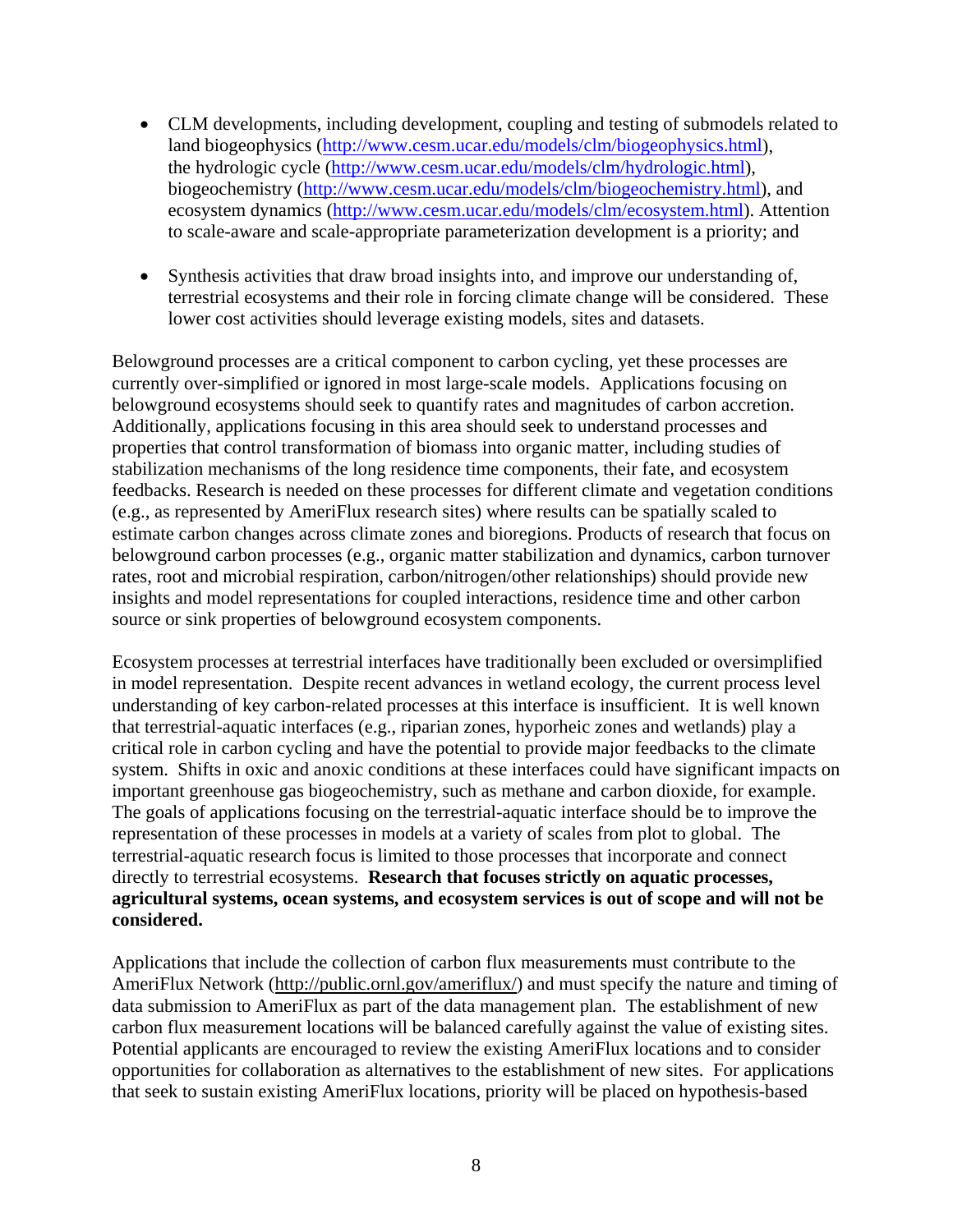research and sites that have a strong record of measurement performance and prompt delivery of data products to the AmeriFlux archive for use by the broader scientific community. There is an established archive for reporting AmeriFlux data (http://public.ornl.gov/ameriflux/dataguidelines.shtml), and supported projects will be expected to comply rigorously with reporting guidelines and standards.

Modeling, synthesis and integration activities should consider utilization of available AmeriFlux and FACE data products. Applications should identify large computational requirements and their proposed plan for acquiring access to appropriate computational resources.

DOE's Climate Change research is an integral component of the U.S. Global Change Research Program (USGCRP) (http://www.globalchange.gov/), which is closely coordinated with other Federal carbon cycle research through the Carbon Cycle Science Program (http://www.carboncyclescience.gov/). The website for the Carbon Cycle Science Program includes a "Relevant Documents" section that provides links to key documents outlining science needs for U.S. carbon science research programs.

#### *Collaboration*

Multi-disciplinary and inter-institutional collaborations are strongly encouraged to enhance and strengthen research capabilities as needed. Collaboration could include institutions such as universities, industry, non-profit organizations, Federal Agencies, and Federally Funded Research and Development Centers (FFRDCs), which include the DOE National Laboratories. Collaborations involving the DOE National Laboratories are permitted; however, the efforts must reflect specific and unique capabilities/expertise at the collaborating DOE National Laboratory. These financial collaborations should show clear scientific leadership from the submitting institution and reflect an appropriate level of effort from the DOE National Laboratory.

**All collaborative applications must include letters of agreement from each collaborator who would receive funding**. These letters should specify the contributions the collaborators intend to make if the application is accepted and funded. **Applications for multi-investigator projects must present a management structure** for integrating collaborating investigators. Involvement of students and post doctoral scientists is encouraged. **The lead submission must include all budgetary information for all funded Co-PIs.**

Refer to http://science.doe.gov/grants/colab.asp for details on submission for collaborative research applications: *Collaborations Among Private Sector or Academic Organizations;* or *Collaborations Between Private Sector or Academic Organizations, FFRDCs and Federal Agencies*. The preferred submission for collaborations involving a collaborator responsible for a smaller portion of the overall project is for a single application submission from the Lead with a subaward. (National Laboratories and Federal agency collaborators must submit separately.) For advice concerning the correct submission, contact the Technical Program Contact for this FOA.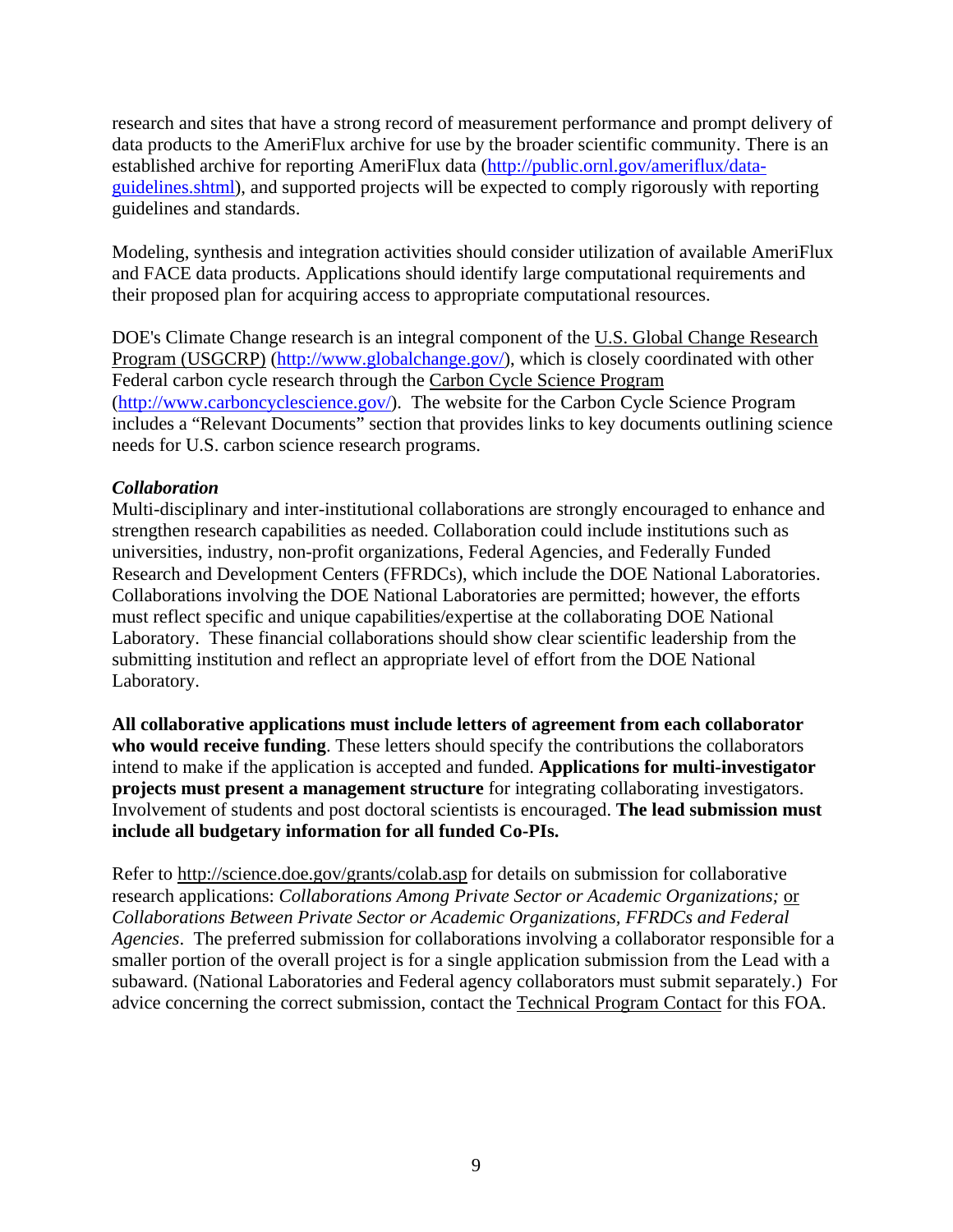**Data Sharing Policy:** Research data obtained through public funding are a public trust. As such, these data must be publicly accessible. To be in compliance with the data policy of the U.S. Global Change Research Program of full and open access to global change research data, **applications submitted in response to this FOA must include a description of the researcher's data sharing plans if the proposed research involves the acquisition of data in the course of the research that would be of use to the climate research and assessment communities.** This includes data from extensive, long-term observations and experiments and from long-term model simulations of climate that would be costly to duplicate. **The description must include plans for sharing the data that are to be acquired in the course of the proposed research, particularly how the acquired data will be preserved, documented, and quality assured, and where it will be archived for access by others**. Data of potentially broad use in climate change research and assessments should be archived, when possible, in data repositories for subsequent dissemination. Examples of DOE-funded data repositories may be found at http://cdiac.ornl.gov/, http://www-pcmdi.llnl.gov/ipcc/about\_ipcc.php. The repository where the researcher intends to archive the data should be notified in advance of the intention, contingent on a successful outcome of the application review. If data are to be archived at the researcher's home institution or in some other location, the application must describe how, where, and for how long the data will be documented and archived for access by others. Researchers are allowed an initial period of exclusive use of the acquired data to quality assure it and to publish papers based on the data, but they are strongly encouraged to make the data openly available as soon as possible after this period. DOE's Office of Biological and Environmental Research defines the exclusive use period to be one year after the end of the data acquisition period for the proposed performance period of the award but exceptions to extend this period may be justified for unique or extenuating circumstances. **Explicit data management and data sharing plans are required and should be included as Appendix 6 (i.e., not counted in the page limitation).** 

#### **Availability of User Facilities and Other Specialized Resources**

DOE has responsibility for programs and facilities that offer unique and complementary resources that support research in terrestrial ecosystem science. Potential applicants are encouraged to consider use of these programs/facilities in developing their applications. **The applicant must certify that site coordinators and/or advisory panels have agreed to plans**  for the proposed research. This certification should be in the form of a letter of support included with the application. Examples of available user facilities and other specialized resources include: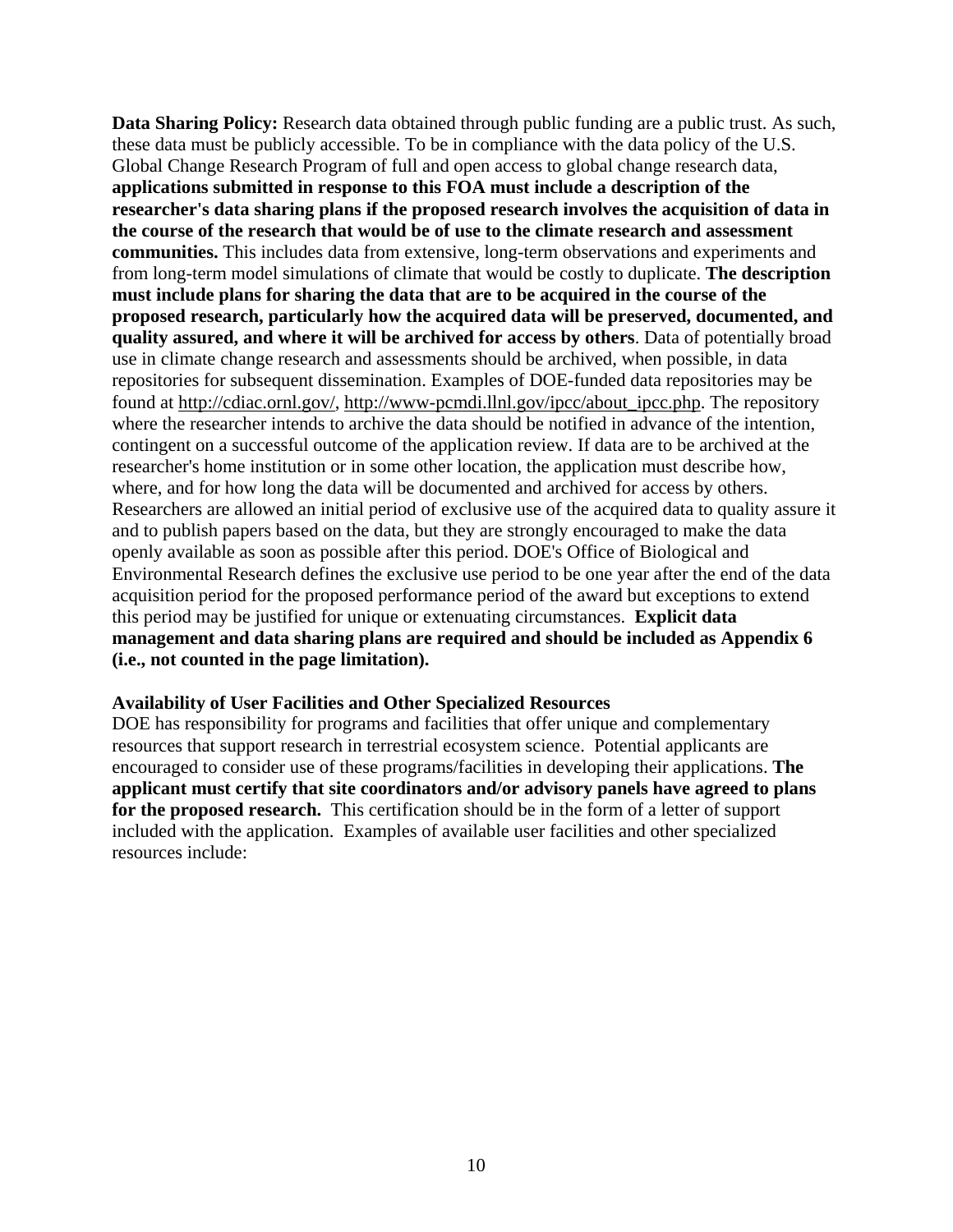## NGEE Arctic (Next Generation Ecosystem Experiment)

DOE supports process studies and modeling to assess carbon cycle dynamics in high-latitude terrestrial ecosystems. The NGEE Arctic project focuses on thawing permafrost in a warming Arctic, and how associated changes in biogeochemical processes and vegetation dynamics will affect feedbacks to the climate system. Fundamental knowledge gained in these investigations will improve representation of ecosystem dynamics, subsurface biogeochemistry, and landatmosphere processes in regional and global models, and improve predictions of climate change in tundra ecosystems. Field sites for the NGEE Arctic project are currently being established at locations in Alaska. More information on the study and the method for contacting NGEE Arctic project staff to discuss collaborative research is described on the project web site (http://ngee.ornl.gov/).

#### Green Ocean Amazon (GOAmazon) ARM Campaign

The Atmospheric Radiation Measurement (ARM) Climate Research Facility plans to deploy to Manaus Brazil for the Green Ocean Amazon (GOAmazon) campaign. The scientific focus of GOAmazon is on atmospheric, terrestrial ecosystem, carbon cycle, and coupling questions concerning tropical systems in the Amazon. This planned campaign will provide a dataset vital to constrain tropical forest model parameterizations for organic aerosols, cloud and convection schemes, and terrestrial vegetation components. The dataset also will provide insights into how these are perturbed by pollution and how they influence climate. The results will be used to improve and validate climate models at a range of scales. Linkages to the terrestrial ecosystems and carbon cycle could contribute to a broader understanding of this climatically sensitive and poorly understood ecosystem. More information about this planned study can be found at: http://science.energy.gov/~/media/ber/pdf/GOAmazon2014\_200dpi.pdf.

Spruce and Peatland Responses Under Climate and Environmental Change (SPRUCE) DOE supports an experiment to assess the response of northern boreal and peatland ecosystems to increases in temperature and elevated atmospheric  $CO<sub>2</sub>$  concentrations. The SPRUCE experiment currently is being established at the Marcell Experimental Forest in northern Minnesota. More information on the study, a listing of currently funded collaborators, and the method for contacting SPRUCE project staff to discuss collaborative research is described on the project web site (http://mnspruce.ornl.gov/).

#### Free Air Carbon Dioxide Enrichment (FACE)

DOE has supported a number of FACE experiments (http://public.ornl.gov/face/index.shtml) that have recently undergone destructive harvest. Some of these sites have maintained archives of treatment and control plant material and soil which are available for use by the scientific community. DOE strongly encourages the community to consider the use of these unique and valuable samples as part of applications to this solicitation. For more information contact the appropriate FACE site coordinator (http://public.ornl.gov/face/global\_face.shtml).

#### Environmental Molecular Sciences Laboratory (EMSL)

The Environmental Molecular Sciences Laboratory (EMSL) (http://www.emsl.pnl.gov/) located at the Pacific Northwest National Laboratory (PNNL), is a national scientific user facility providing integrated experimental and computational resources for investigating the complex molecular scale process occurring at microbe/mineral/water interfaces in the terrestrial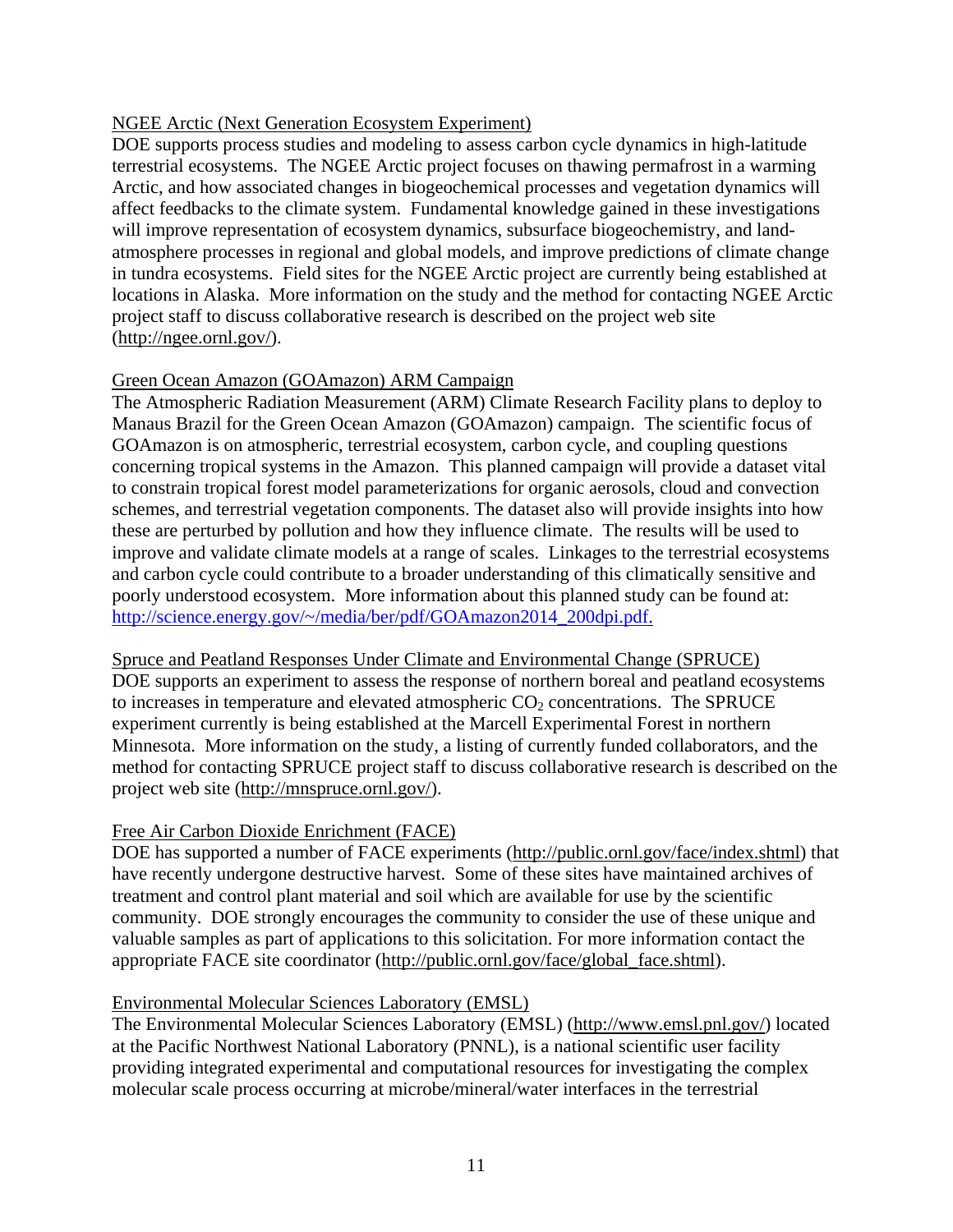biosphere. Advanced imaging, nanoSIMS, NMR spectroscopy, computed x-ray tomography, high-resolution mass spectrometry and transciptomics/proteomics are a few of the many capabilities at EMSL available at no charge through a user proposal process (contact Nancy Hess, nancy.hess@pnnl.gov).

#### Center for Accelerator Mass Spectrometry (CAMS)

The Center for Accelerator Mass Spectrometry (CAMS) at Lawrence Livermore National Laboratory provides accelerator mass spectroscopy capabilities on a cost-recovery basis to the scientific community. In the context of carbon cycle studies, radiocarbon measurements can be used to determine the 'age' and rate of change of carbon stocks or as a biogeochemical tracer to elucidate processes and pathways. CAMS provides technical and analytical support to several existing research projects in the carbon cycle sciences. More information on the applicability of CAMS capability to carbon cycle science is available at https://cams.llnl.gov/naturalcarbon.php?id=8.

#### High Performance Computing Centers

DOE supports high performance computing centers, which provide compute cycles to the scientific user community, including the National Energy Research Scientific Computing Center (NERSC) at the Lawrence Berkeley National Laboratory (http://www.nersc.gov), Molecular Science Computing (MSC) capability at EMSL

(http://www.emsl.pnl.gov/capabilities/computing/), and the National Center for Computational Sciences (NCCS) at the Oak Ridge National Laboratory (http://nccs.gov).

## Joint Genomics Institute

The Joint Genome Institute (JGI) in Walnut Creek, California provides the scientific community access to state of the art genomic sequencing capabilities for microbial, plant, and other (nonpathogen) targets. In all cases, the aim of the JGI is to provide to the national and international scientific community the genome-derived "parts lists" that support further discovery (http://www.jgi.doe.gov). These resources are available at no charge through a user proposal process.

#### Synchrotron Light Sources

DOE also provides users with access to synchrotron light sources that are capable of providing structural and chemical information often unavailable with conventional sources of x-rays. DOE laboratories with synchrotrons include: Argonne National Laboratory (http://www.aps.anl.gov/); Brookhaven National Laboratory (http://www.nsls.bnl.gov/); Lawrence Berkeley National Laboratory (http://www.als.lbl.gov/); and Stanford Synchrotron Radiation Laboratory (http://www-ssrl.slac.stanford.edu/index.html). Use of the synchrotron light sources is available at no charge through a user proposal process.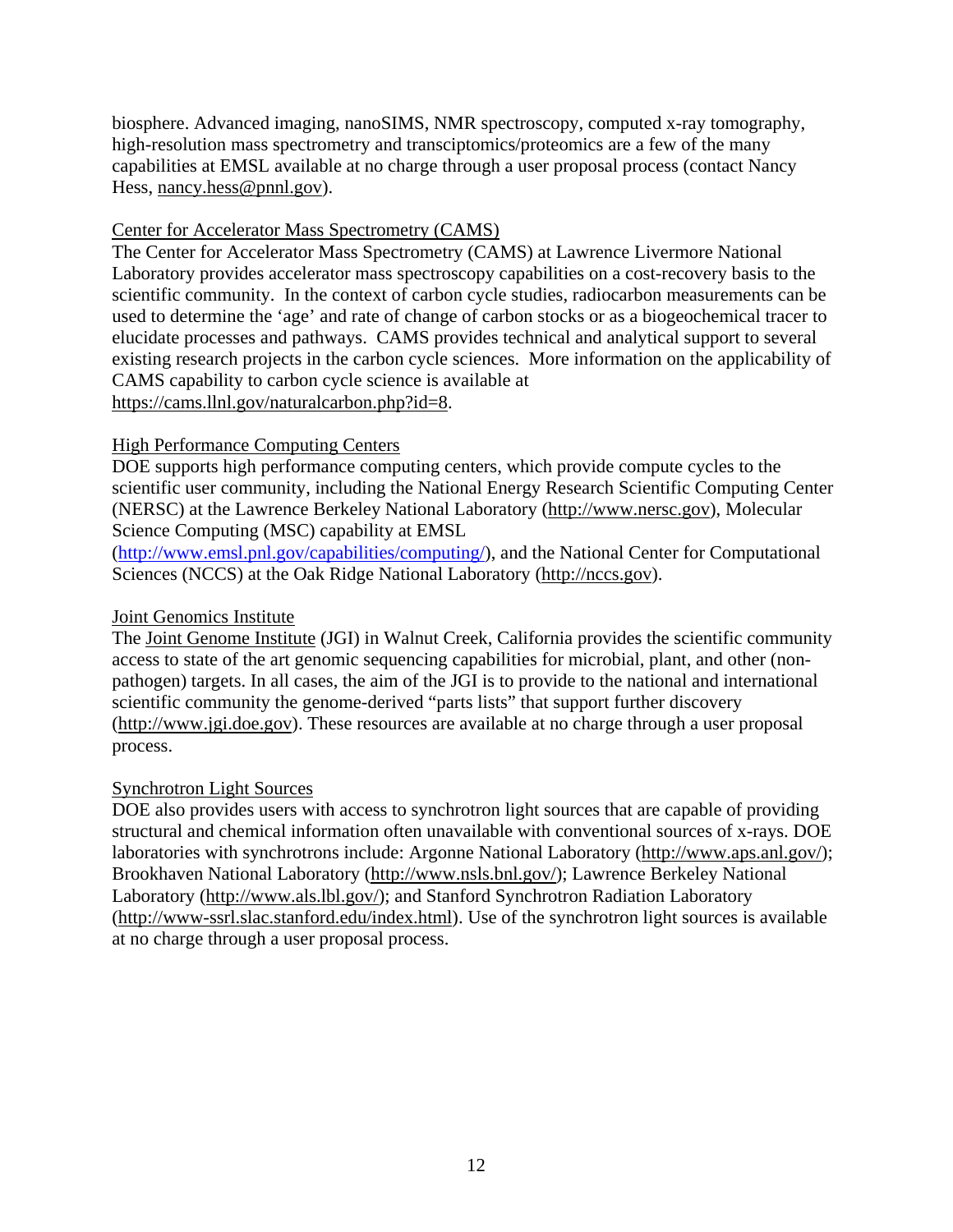#### **Any Other Special Requirements:**

The application narrative should begin with a cover page that includes: the project title, the Lead PI's name and complete contact information, whether the application is for a **Full** or **Exploratory** project, up to five project key words, and a table listing the Lead PI and institution and all funded Co-PIs, their institutions **and the amount of funding requested of each year for the project for each funded investigator**. A sample cover page is available at http://science.energy.gov/ber/research/cesd/preapp\_cover\_page\_templ

Applications that previously have been submitted for review, but were declined, are required to address (within the Narrative Section) major issues and concerns raised from previous reviews and to describe how the application was improved and updated since the original submission. All applicants must check "NEW" on the SF-424 R&R when submitting. Do not select Revised or Resubmission.

**All Lead PIs are required to attend TES PI meetings** (generally a 2-day meeting) held in the Washington DC area in the spring of each year. Travel funds should be budgeted to allow at least the lead PI to attend this meeting.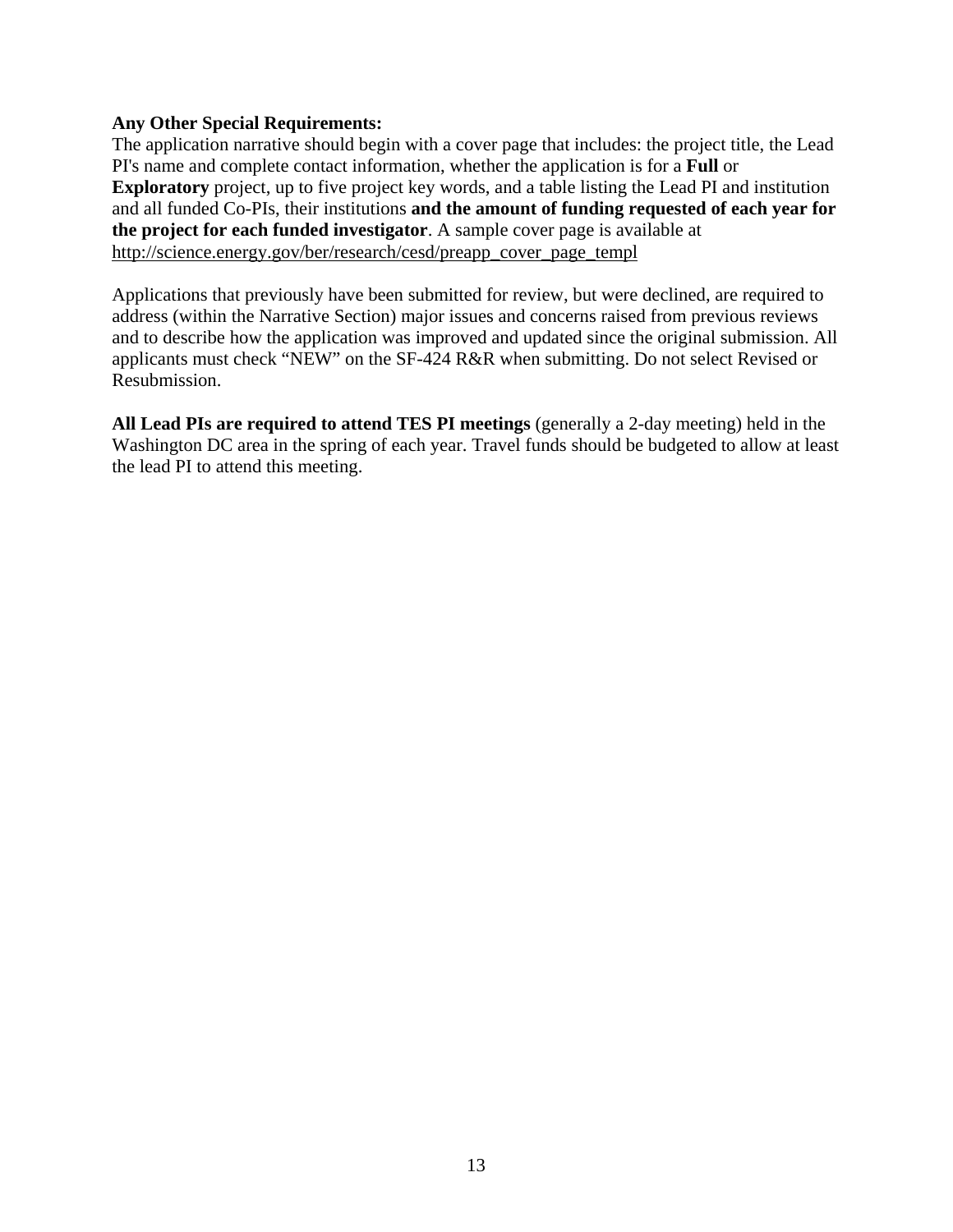# **PART II – AWARD INFORMATION**

# **A. TYPE OF AWARD INSTRUMENT.**

DOE anticipates awarding new grants under this Funding Opportunity Announcement (FOA).

# **B. ESTIMATED FUNDING.**

It is anticipated that up to \$3,000,000 from TES and \$700,000 from ESM will be available for approximately 12 to 18 awards to be made in Fiscal Year 2013, contingent on the availability of appropriated funds. For a Full Application, applicants may request project support for up to three years with annual budgets not to exceed \$350,000/year total costs. The proposed research project should be designed to be completed within the three year period. For an Exploratory Application, applicants may request project support for up to two years with a total budget of up to \$150,000. Applicants should specify whether they are submitting a Full Application or an Exploratory Application.

DOE is under no obligation to pay for any costs associated with preparation or submission of pre-applications or applications. DOE reserves the right to fund, in whole or in part, any, all, or none of the applications submitted in response to this FOA.

# **C. MAXIMUM AND MINIMUM AWARD SIZE.**

The award size will depend on the number of meritorious applications and the availability of appropriated funds.

# **D. EXPECTED NUMBER OF AWARDS.**

The expected number of awards will depend on the number of meritorious applications and the availability of appropriated funds.

# **E. ANTICIPATED AWARD SIZE.**

The award size will depend on the number of meritorious applications and the availability of appropriated funds.

# **F. PERIOD OF PERFORMANCE.**

A maximum of three years will be considered. Out-year funding will depend upon suitable progress and the availability of funds. For an Exploratory submission, a maximum of two years will be considered.

# **G. TYPE OF APPLICATION.**

DOE will accept new applications under this FOA.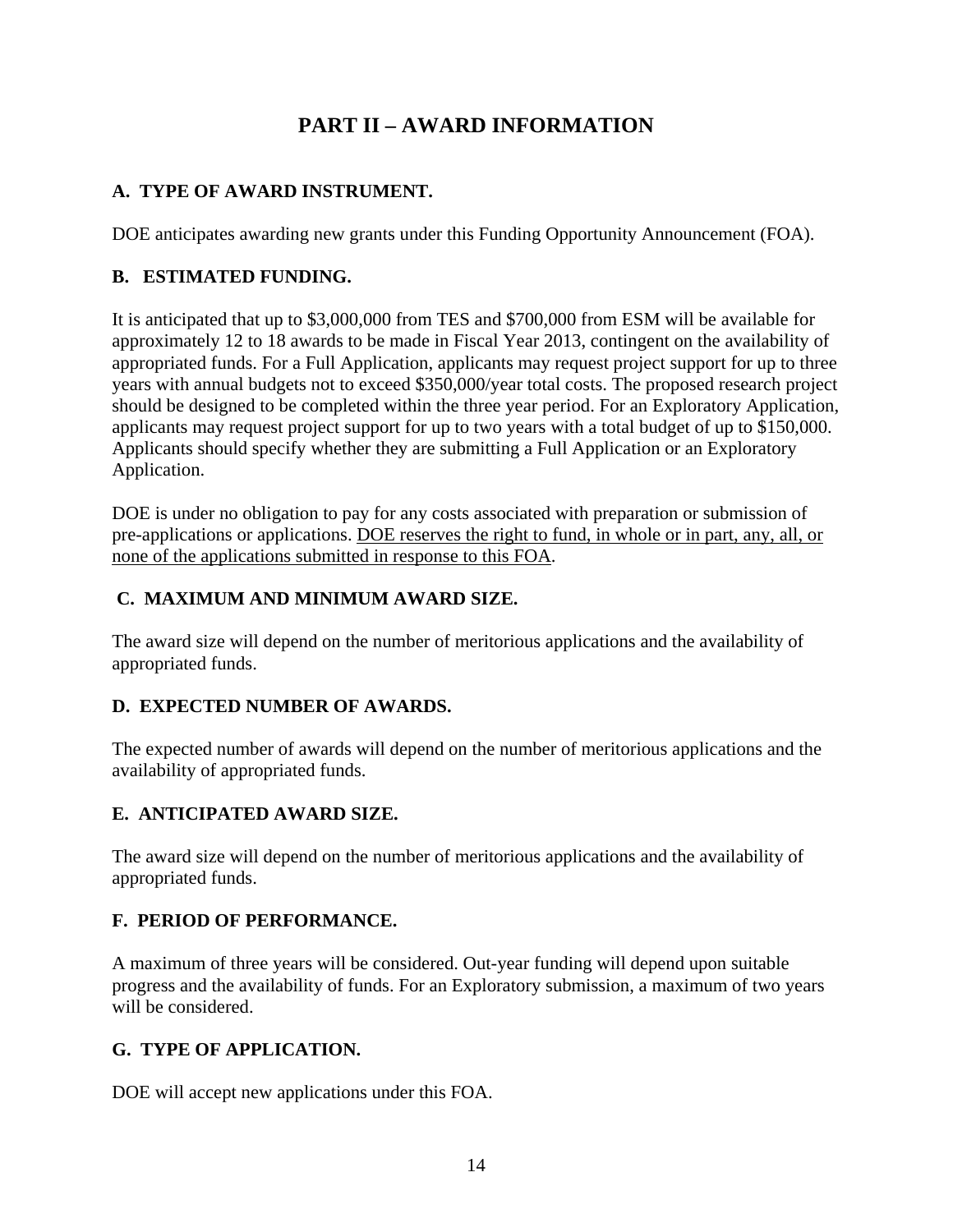# **PART III - ELIGIBILITY INFORMATION**

# **A. ELIGIBLE APPLICANTS.**

All types of entities are eligible to apply, except Federally Funded Research and Development Center (FFRDC) Contractors, and nonprofit organizations described in section  $501(c)(4)$  of the Internal Revenue Code of 1986 that engaged in lobbying activities after December 31, 1995.

# **B. COST SHARING.**

Cost sharing is not required.

# **C. OTHER ELIGIBILITY REQUIREMENTS.**

N/A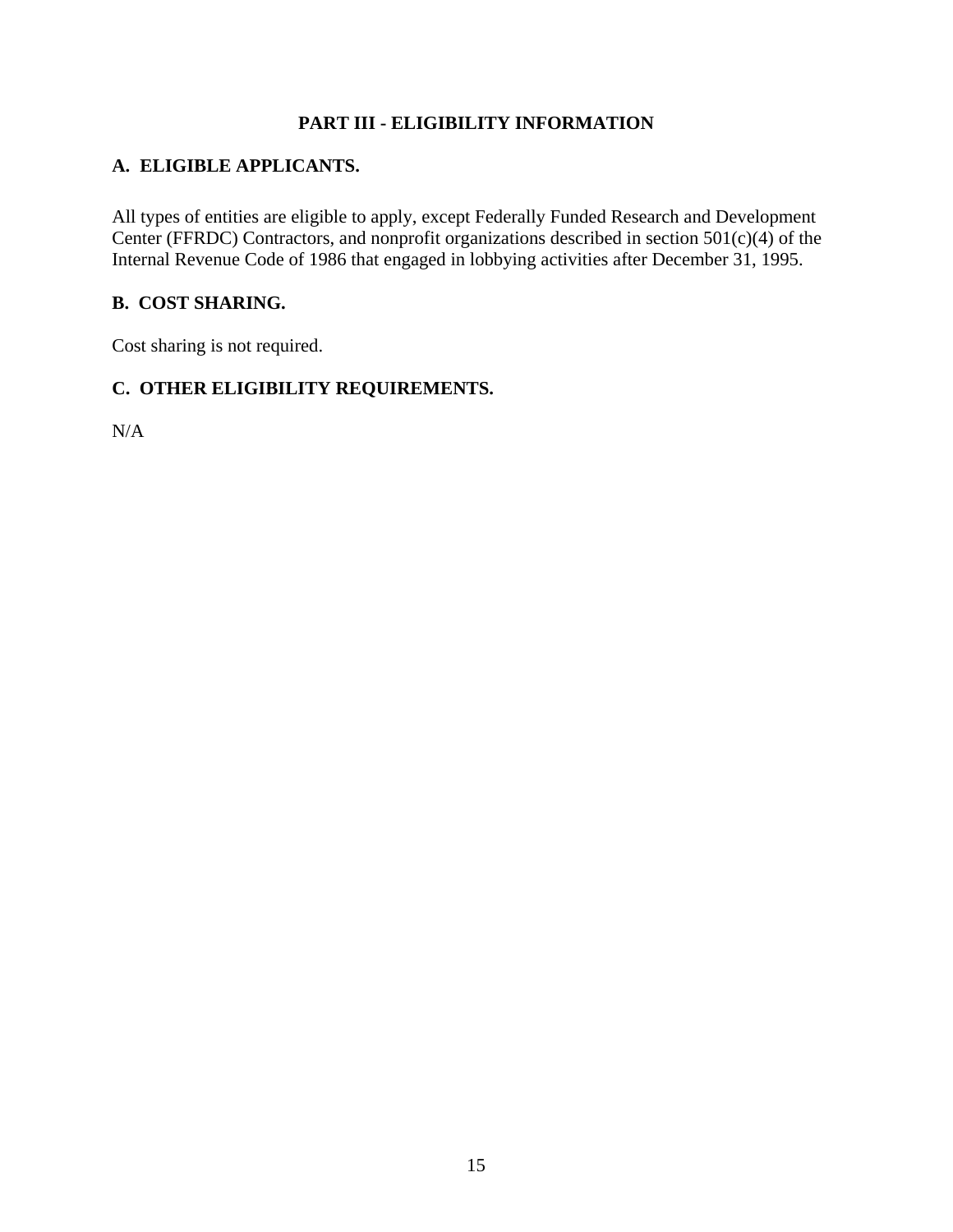# **PART IV – APPLICATION AND SUBMISSION INFORMATION**

# **A. ADDRESS TO REQUEST APPLICATION PACKAGE.**

Application forms and instructions are available at Grants.gov. To access these materials, go to http://www.grants.gov, select "**Apply for Grants**", and then select "**Download a Grant Application Package**". Enter the CFDA and/or the funding opportunity number located on the cover of this FOA and then follow the prompts to download the application package.

# **B. LETTER OF INTENT AND PRE-APPLICATION.**

# **1. Letter of Intent.**

A Letter of Intent is not required.

#### **2. Pre-application.**

#### **Pre-applications are required.**

Potential applicants are required to submit a brief pre-application, referencing Funding Opportunity Announcement DE-FOA-0000749 for receipt by DOE by 4:30 p.m., Eastern Time, August 17, 2012.

Pre-applications are limited to three pages total, including a prescribed cover page. The cover page should include: the project title, the Lead PI's name and complete contact information, whether a New/Revised and Full/Exploratory application is anticipated, and a table listing the Lead PI and institution and all Co-PIs requesting funds, their institutions and the approximate amounts of funding requested for each institution for each year for the project. The narrative is limited to two pages. A sample cover page can be downloaded from

http://science.energy.gov/ber/research/cesd/preapp\_cover\_page\_templ/

It is important that the pre-application be in a single PDF file. The pre-application must be submitted electronically through the DOE Office of Science Portfolio Analysis and Management System (PAMS) website https://pamspublic.science.energy.gov/. The Principal Investigator and anyone submitting on behalf of the Principal Investigator must register for an account in PAMS before it will be possible to submit a pre-application. To register, click "Create New PAMS Account" on the website https://pamspublic.science.energy.gov/ and follow the instructions for creating an account. You will be prompted to create a username and password and to enter your contact information. Registering to PAMS is a two-step process; once you create an individual account, you must associate yourself with ("register to") your institution. Follow the onscreen instructions to do this.

**All PIs and those submitting on behalf of PIs are encouraged to establish PAMS accounts as soon as possible** to avoid submission delays. You may establish a PAMS account at https://pamspublic.science.energy.gov/.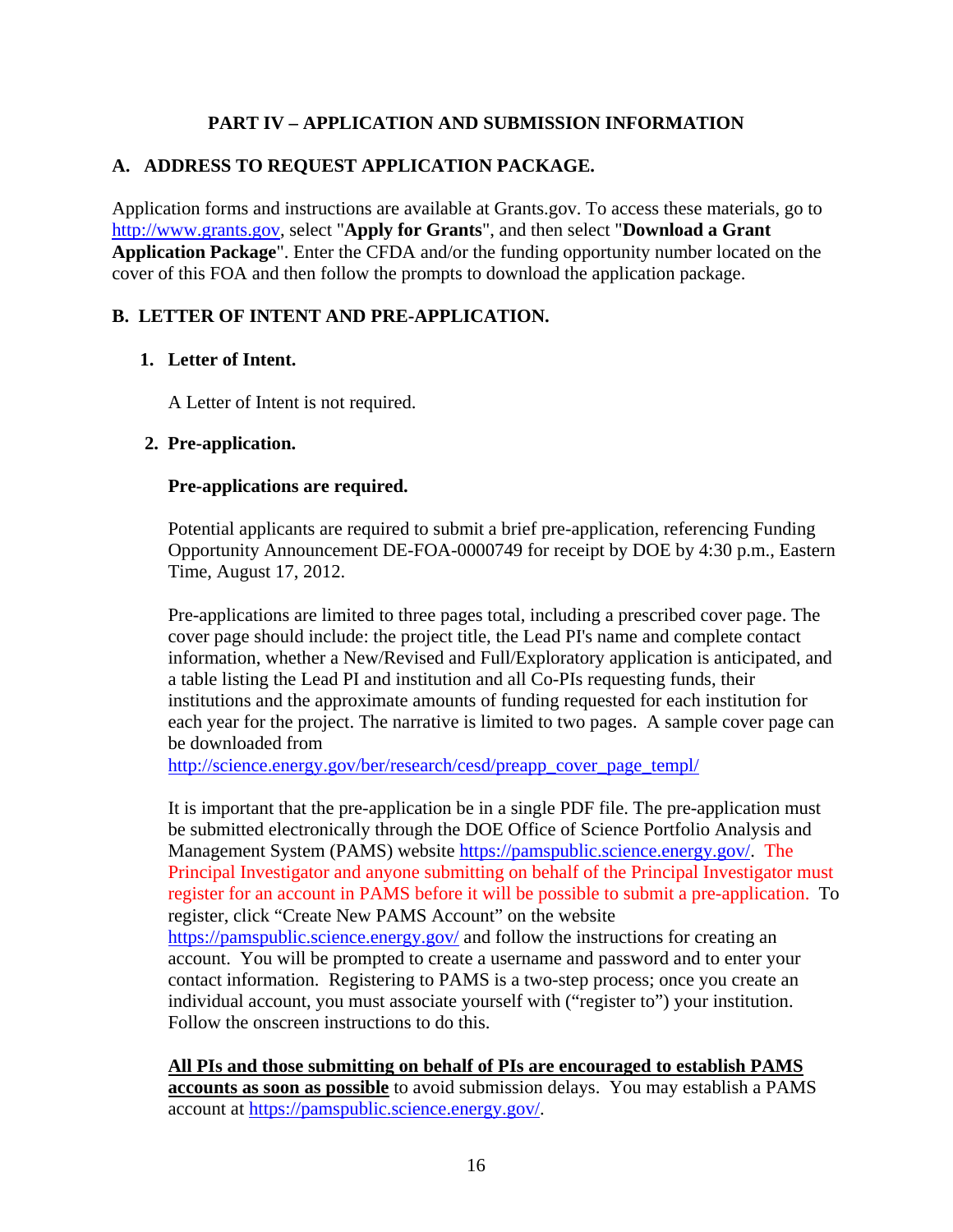To access PAMS, please use either Internet Explorer or Firefox. Currently, PAMS does not support the Chrome or Safari browsers, but an upgrade in the future will make it possible to use them.

To submit the pre-application, log in to PAMS. Select "View Funding Opportunity Announcements" and find the current announcement in the list. Click on "Actions/Views" for this announcement, select "Submit Pre-application" from the dropdown menu, and follow the instructions from there. Note that you must select one and only one Principal Investigator (PI) per pre-application; click on "Select PI" on the far right side of the screen and then select the appropriate PI from the list of all registered users from your institution returned by PAMS. If the PI for whom you are submitting does not appear on the list, he or she has not yet registered in PAMS. For your convenience, you may have PAMS send an email invitation to the PI to register in PAMS. To do so, choose "Invite PI" at the top left of the "Select PI" screen. You can enter an optional personal message to the PI in the "Comments" box that PAMS presents, and it will be included in the email sent by PAMS to the PI. To upload the pre-application as an attachment into PAMS, select "Attach File" at the far right side of the screen. Search for your file and then select "Attach" to upload the file. You may enter an optional description of the file you are attaching. Using the dropdown at the bottom of the screen, save the pre-application and then submit it to DOE. Upon submission, the PI will receive an email from the PAMS system acknowledging receipt of the preapplication.

You are encouraged to register for an account in PAMS at least a week in advance of the pre-application submission deadline so that there will be no delays with your submission.

For help with PAMS, please contact the Office of Science PAMS Support Center. The PAMS Support Center can be reached Monday-Friday 7:00 AM-6:00 PM Eastern Time. Telephone: (301) 903-5313, Email: scsc@science.doe.gov. All submission and inquiries about this Funding Opportunity Announcement must reference Funding Opportunity Announcement **DE-FOA-0000749.**

Pre-applications will be reviewed for conformance with the guidelines presented in this FOA and suitability in the technical areas specified in this FOA. A response to the preapplications encouraging or discouraging formal applications will be communicated to the applicants by September 14, 2012. Pre-applications will be reviewed by BER program managers for responsiveness to this FOA. Only those applicants who receive an "encourage" response from DOE should submit a full application. No other full applications will be considered. Applicants who have not received a response regarding the status of their pre-application are responsible for contacting the program to confirm this status.

Pre-applications should describe the research objectives, the technical approach(es), and the proposed team members, their expertise and their roles in the proposed project. The intent in requesting a pre-application is to save the time and effort of applicants in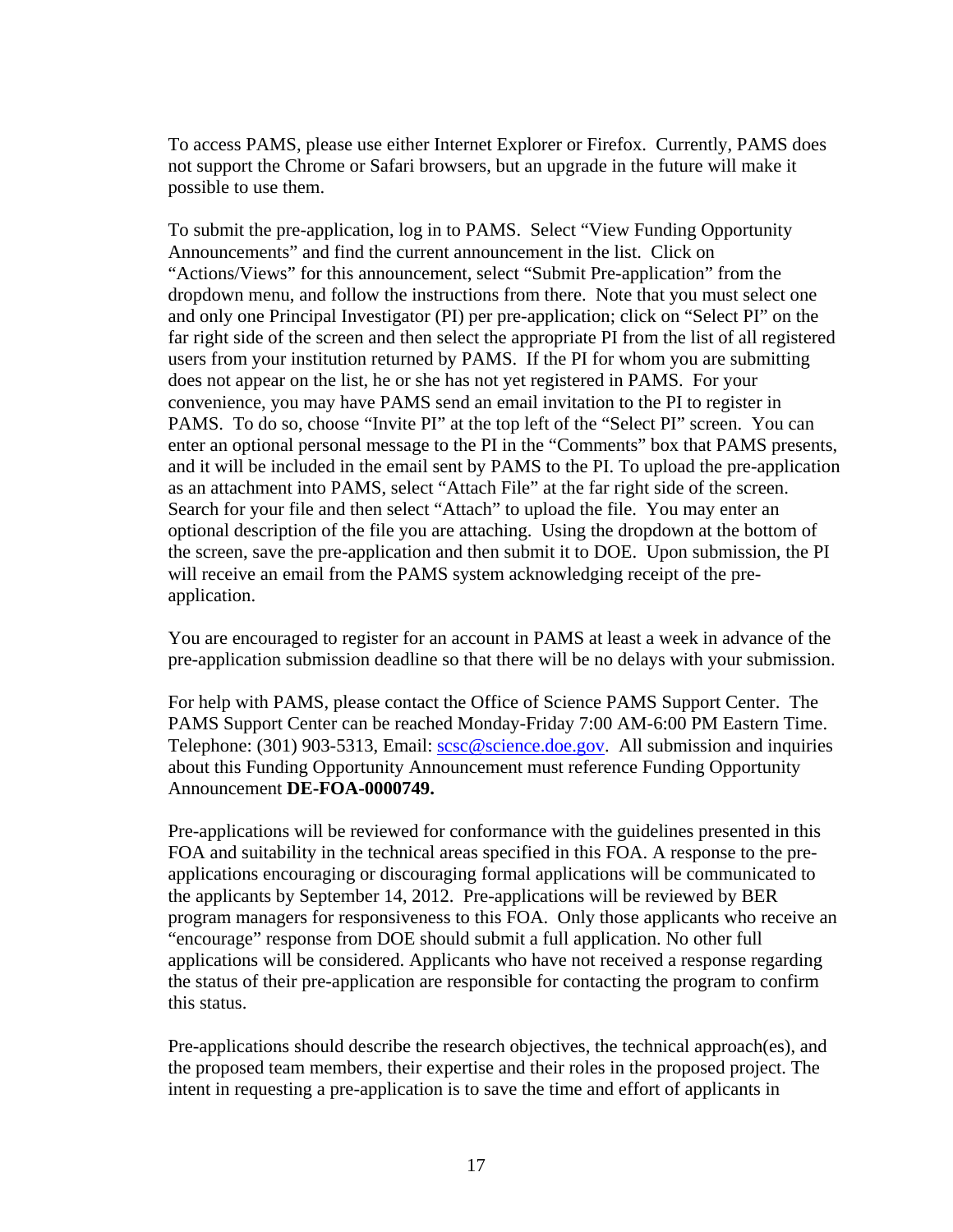preparing and submitting a formal application that may be inappropriate for the program. Since one purpose of the pre-application is to facilitate planning of the merit review and the selection of reviewers without conflicts of interest, we request that applicants ensure that the list of supported or unsupported participants is comprehensive.

Pre-applications will be reviewed relative to the scope and research needs as outlined in this FOA and outlined in the Climate Research Roadmap workshop report (at http://science.energy.gov/~/media/ber/pdf/Climate\_roadmap\_workshop\_2010.pdf). Biographical data are not required for pre-applications, nor is an institutional endorsement necessary.

# **C. CONTENT AND FORM OF APPLICATION – SF 424 (R&R).**

You must complete the mandatory forms and any applicable optional forms (e.g., SF-LLL-Disclosure of Lobbying Activities) in accordance with the instructions on the forms and the additional instructions below**. Files that are attached to the forms must be in Adobe Portable Document Format (PDF) unless otherwise specified in this FOA.**

# **1. SF 424 (R&R).**

Complete this form first to populate data in other forms. Complete all the required fields in accordance with the pop-up instructions on the form. The list of certifications and assurances referenced in Field 17 can be found on the DOE Financial Assistance Forms Page at http://energy.gov/management/office-management/operationalmanagement/financial-assistance/financial-assistance-forms, under Certifications and Assurances.

By submitting an application in response to this FOA the Applicant certifies that:

- It is **not** a corporation that has been convicted (or had an officer or agent of such corporation acting on behalf of the corporation convicted) of a felony criminal violation under any Federal law within the preceding 24 months,
- It is **not** a corporation that has any unpaid Federal tax liability that has been assessed, for which all judicial and administrative remedies have been exhausted or have lapsed, and that is not being paid in a timely manner pursuant to an agreement with the authority responsible for collecting the tax liability,
- If the Applicant's financial assistance application is chosen for award and the award is in excess of \$1,000,000, the applicant will, by the end of the fiscal year, upgrade the efficiency of their facilities by replacing any lighting that does not meet or exceed the energy efficiency standard for incandescent light bulbs set forth in Section 325 of the Energy Policy and Conservation Act (42 U.S.C. 6295).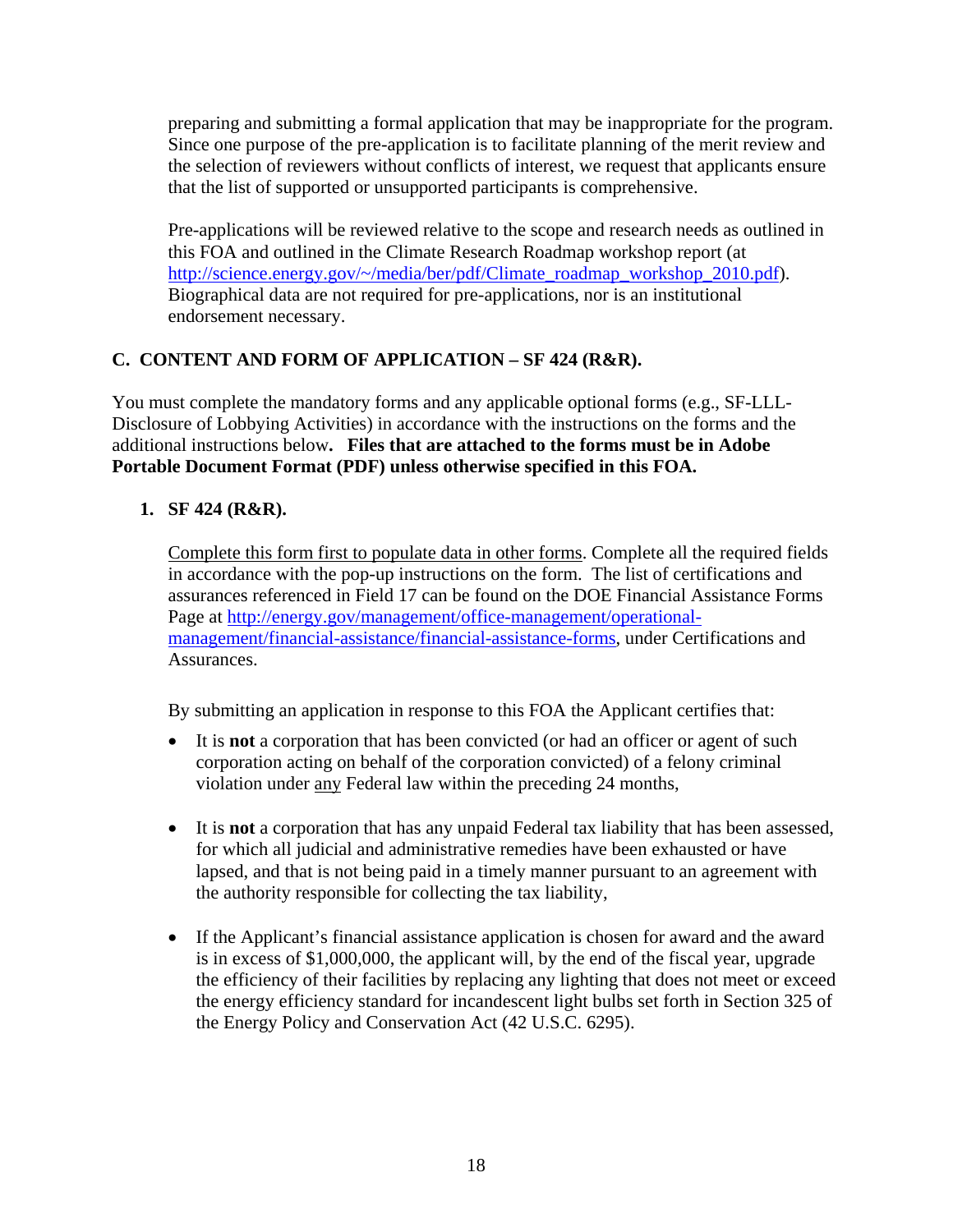#### **2. RESEARCH AND RELATED Other Project Information.**

Complete questions 1 through 6 and attach files. The files must comply with the following instructions:

#### **Project Summary/Abstract (Field 7 on the Form).**

The project summary/abstract must contain a summary of the proposed activity suitable for dissemination to the public. It should be a self-contained document that identifies the name of the applicant, the project director/principal investigator(s) (PD/PI), the project title, the objectives of the project, a description of the project, including methods to be employed, the potential impact of the project (i.e., benefits, outcomes), and major participants (for collaborative projects). This document must not include any proprietary or sensitive business information as the Department may make it available to the public. The project summary must not exceed 1 page when printed using standard 8.5" by 11" paper with 1" margins (top, bottom, left and right) with font not smaller than 11 point. To attach a Project Summary/Abstract, click "Add Attachment."

#### **Project Narrative (Field 8 on the Form).**

The project narrative (submitted by the lead institution) **must not exceed 20 pages** for Full Applications and **must not exceed 10 pages** for Exploratory Applications, of technical information, including charts, graphs, maps, photographs, and other pictorial presentations, when printed using standard 8.5" by 11" paper with 1 inch margins (top, bottom, left, and right). *Applications that are not compliant with either the page or budget limitations described above may be declined administratively without review.* EVALUATORS WILL ONLY REVIEW THE NUMBER OF PAGES SPECIFIED IN THE PRECEDING SENTENCE. The font must not be smaller than 11 point. Letters of endorsement from unfunded collaborators should also be included, if applicable, but do not count toward the 20 page limit. Please do not submit general letters of support as these are not used in making funding decisions.

Do not include any Internet addresses (URLs) that provide information necessary to review the application, because the information contained in these sites will not be reviewed. See Part VIII.D for instructions on how to mark proprietary application information. To attach a Project Narrative, click "Add Attachment."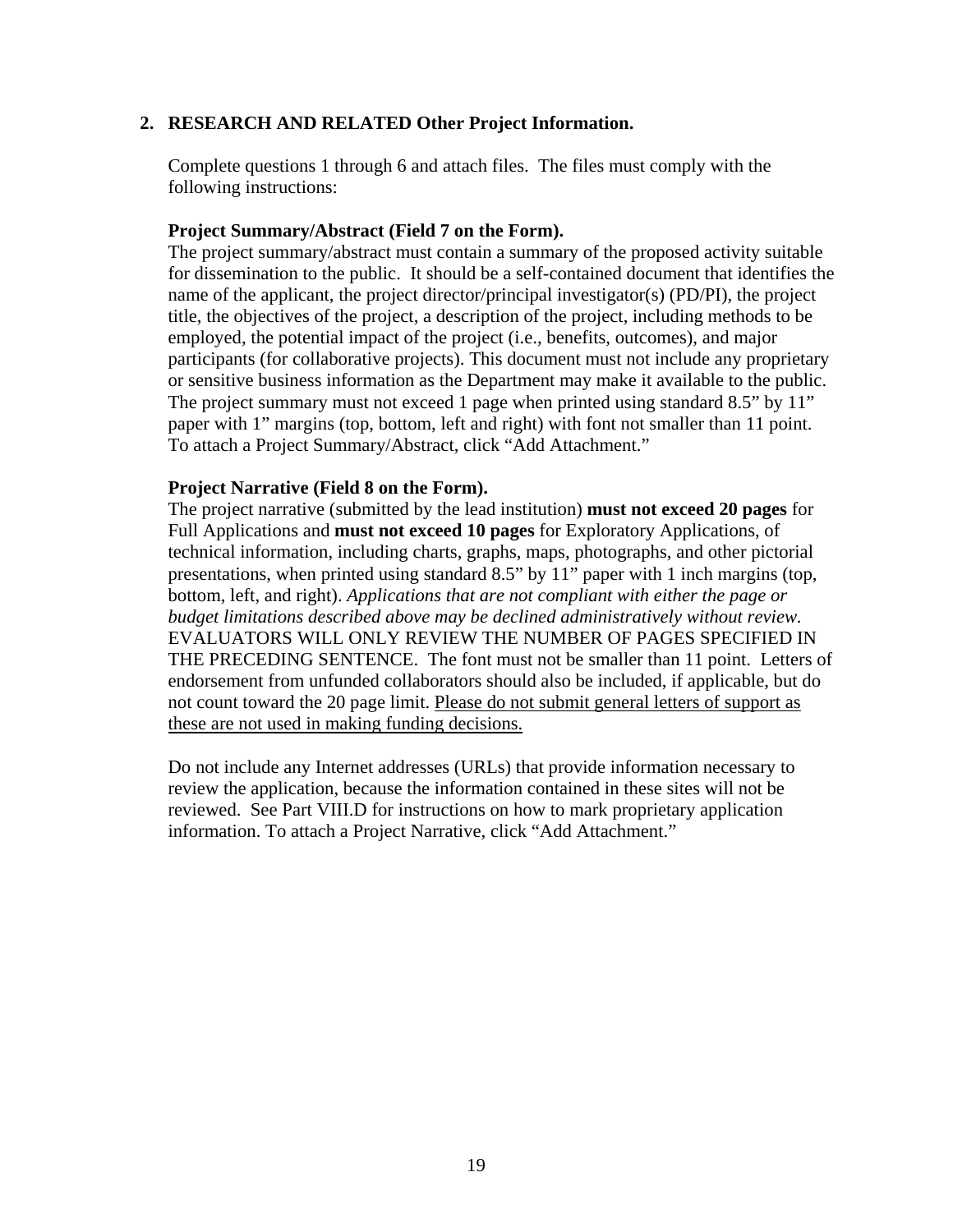The application narrative should begin with a cover page that includes: the project title, the Lead PI's name and complete contact information.

**The cover page must also include the following information (this page will not count in the project narrative page limitation):** 

**Applicant/Institution: Street Address/City/State/Zip: Principal Investigator: Postal Address: Telephone Number: Email: Funding Opportunity Announcement Number: DE-FOA-0000749 DOE/Office of Science Program Office: Office of Biological & Environmental Research DOE/Office of Science Program Office Technical Contact: Dr. Daniel Stover DOE Grant Number (if Renewal or Supplemental Application):** 

**Is this a Collaboration?** If yes, please list ALL Collaborating Institutions/PIs.

The cover page should also include a table listing the Lead PI and institution and all funded Co-PIs, their institutions **and the amount of funding requested for each year for the project for each funded investigator**.

**The project narrative must include:** 

#### **Project Objectives:**

This section should provide a clear, concise statement of the specific objectives/aims of the proposed project.

The Project Narrative comprises the research plan for the project, it should contain enough background material in the Introduction, including review of the relevant literature, to demonstrate sufficient knowledge of the state of the science. The major part of the narrative should be devoted to a description and justification of the proposed project, including details of the method to be used. It should also include a timeline for the major activities of the proposed project, and should indicate which project personnel will be responsible for which activities.

#### **Project Timetable:**

This section should outline as a function of time, year by year, all the important activities or phases of the project, including any activities planned beyond the project period. Successful applicants must use this project timetable to report progress.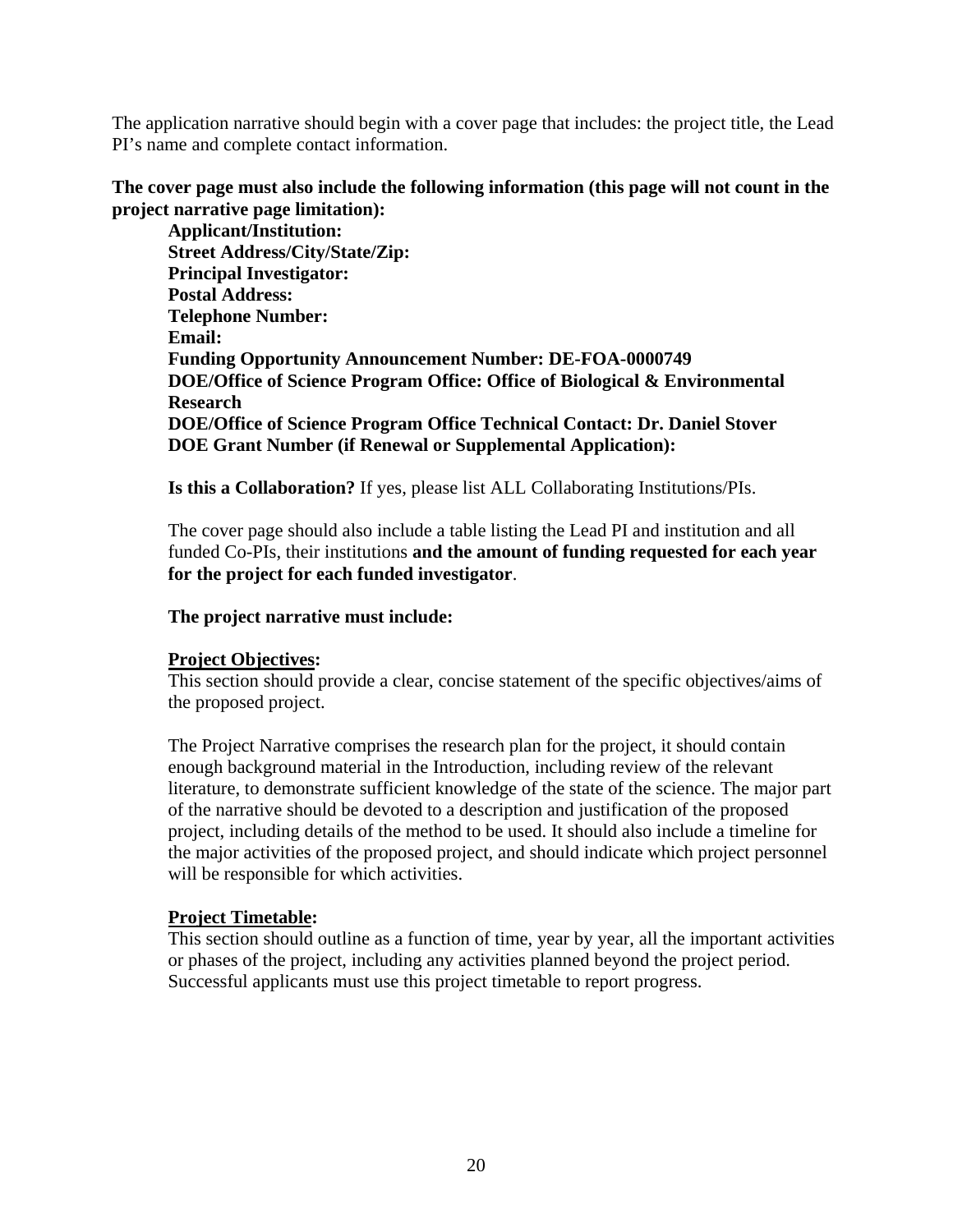#### **Appendix 1: Biographical Sketch.**

Provide a biographical sketch for the project director/principal investigator (PD/PI) and each senior/key person listed in Section A on the R&R Budget form. **Provide the biographical sketch information as an appendix to your project narrative. Do not attach a separate file. The biographical sketch appendix will not count in the project narrative page limitation.** The biographical information (curriculum vitae) for each person must not exceed 2 pages when printed on 8.5" by 11" paper with 1 inch margins (top, bottom, left, and right) with font not smaller than 11 point and must include:

*Education and Training*. Undergraduate, graduate and postdoctoral training, provide institution, major/area, degree and year.

*Research and Professional Experience*: Beginning with the current position list, in chronological order, professional/academic positions with a brief description.

*Publications*. Provide a list of up to 10 publications most closely related to the proposed project. For each publication, identify the names of all authors (in the same sequence in which they appear in the publication), the article title, book or journal title, volume number, page numbers, year of publication, and website address if available electronically. You may use an abbreviated style such as the *Physical Review Letters* convention for citations (list only the first author). You may also use this convention in the application bibliography.

Patents, copyrights and software systems developed may be provided in addition to or substituted for publications.

*Synergistic Activities*. List no more than 5 professional and scholarly activities related to the effort proposed.

*Identification of Potential Conflicts of Interest or Bias in Selection of Reviewers.* Provide the following information in this section.

Collaborators and Co-editors: List in alphabetical order all persons, including their current organizational affiliation, who are, or who have been, collaborators or coauthors with you on a research project, book or book article, report, abstract, or paper during the 48 months preceding the submission of this application. For publications or collaborations with more than 10 authors or participants, only list those individuals in the core group with whom the Principal Investigator interacted on a regular basis while the research was being done. Also, list any individuals who are currently, or have been, co-editors with you on a special issue of a journal, compendium, or conference proceedings during the 24 months preceding the submission of this application. If there are no collaborators or co-editors to report, state "None."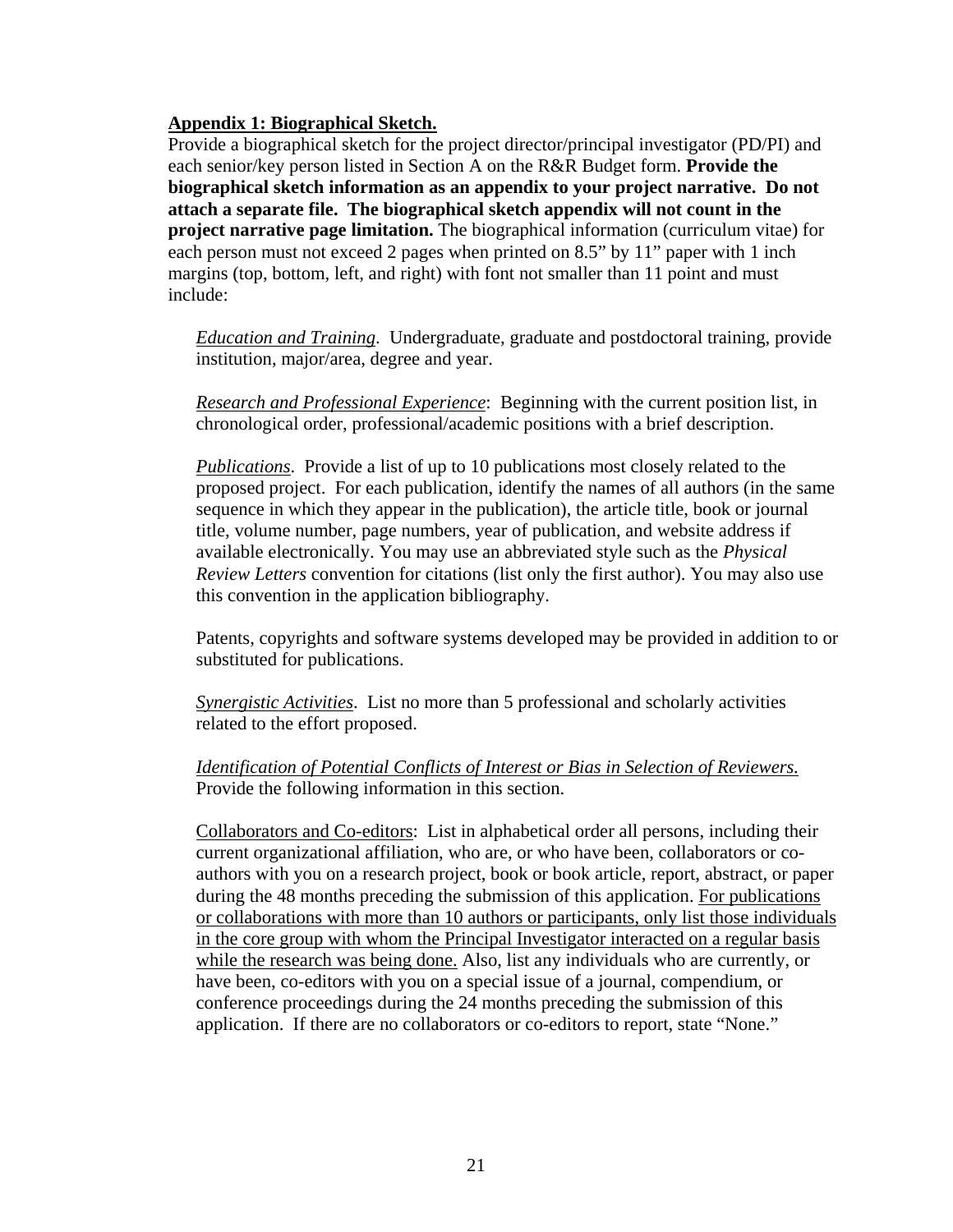Graduate and Postdoctoral Advisors and Advisees: List the names and current organizational affiliations of your graduate advisor(s) and principal postdoctoral sponsor(s) during the last five years. Also, list the names and current organizational affiliations of your graduate students and postdoctoral associates during the past five years.

#### **Appendix 2: Current and Pending Support.**

Provide a list of all current and pending support (both Federal and non-Federal) for the Project Director/Principal Investigator(s) (PD/PI) and senior/key persons, including subawardees, for ongoing projects and pending applications. For each organization providing support, show the total award amount for the entire award period (including indirect costs) and the number of person-months per year to be devoted to the project by the senior/key person. **Provide the Current and Pending Support as an appendix to your project narrative. Do not attach a separate file. The Current and Pending Support Appendix will not count in the project narrative page limitation.**

#### **Appendix 3: Bibliography & References Cited.**

Provide a bibliography of any references cited in the Project Narrative. Each reference must include the names of all authors (in the same sequence in which they appear in the publication), the article and journal title, book title, volume number, page numbers, and year of publication. Include only bibliographic citations. Applicants should be especially careful to follow scholarly practices in providing citations for source materials relied upon when preparing any section of the application. In order to reduce the number of files attached to your application, **please provide the Bibliography and References Cited information as an appendix to your project narrative. This appendix will not count in the project narrative page limitation.** 

# **Appendix 4: Facilities & Other Resources.**

This information is used to assess the capability of the organizational resources, including subawardee resources, available to perform the effort proposed. Identify the facilities to be used (Laboratory, Animal, Computer, Office, Clinical and Other). If appropriate, indicate their capacities, pertinent capabilities, relative proximity, and extent of availability to the project. Describe only those resources that are directly applicable to the proposed work. Describe other resources available to the project (e.g., machine shop, electronic shop) and the extent to which they would be available to the project. In order to reduce the number of files attached to your application, **please provide the Facility and Other Resource information as an appendix to your project narrative. Do not attach a separate file. This appendix will not count in the project narrative page limitation.** 

#### **Appendix 5: Equipment.**

List major items of equipment already available for this project and, if appropriate identify location and pertinent capabilities. **Provide the Equipment information as an appendix to your project narrative. Do not attach a separate file. This appendix will not count in the project narrative page limitation.**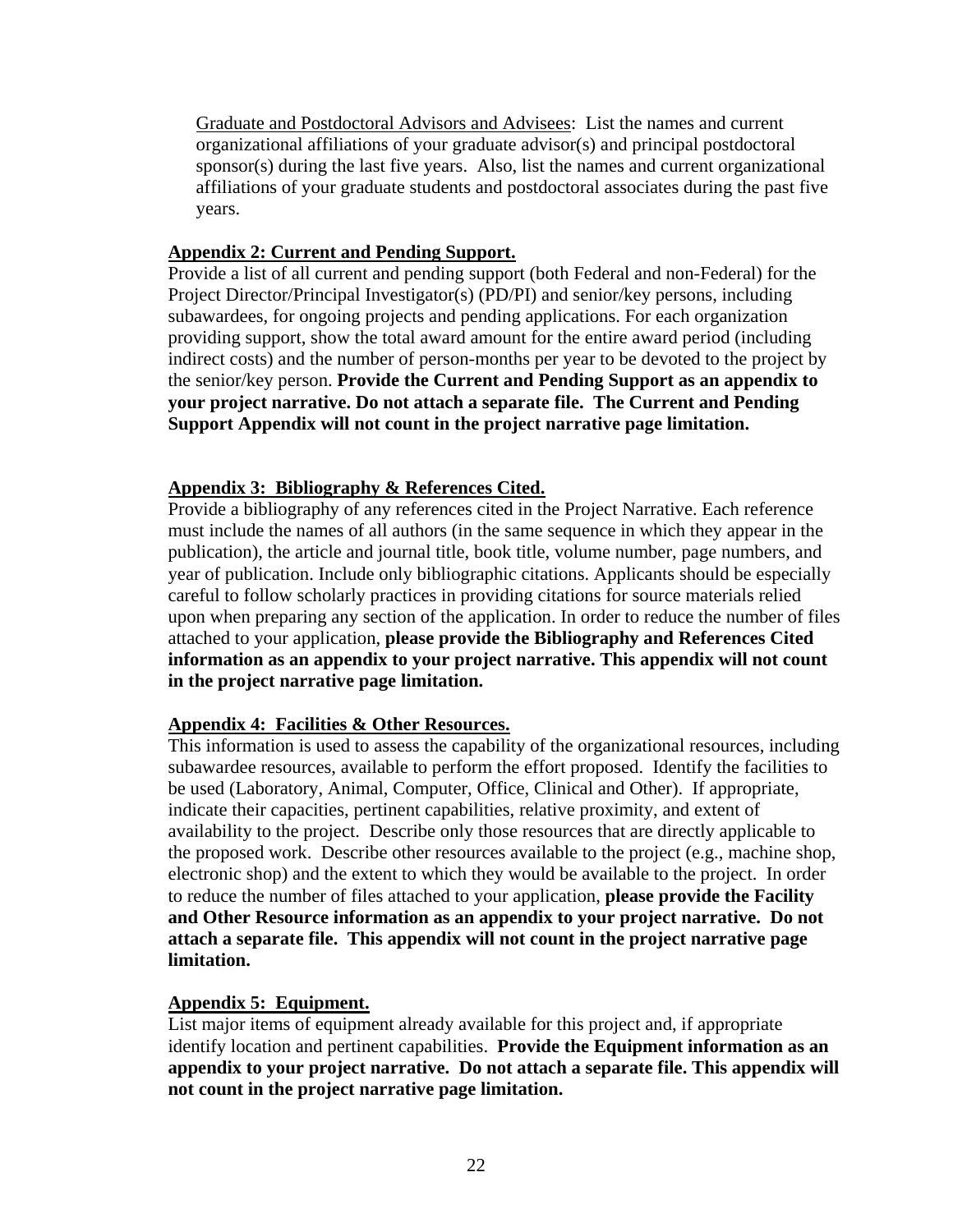## **Appendix 6: Data Management and Data Sharing Plan**

Provide a clear description and plan for sharing the research data and data products that are to be acquired in the course of the proposed research, particularly how the acquired data will be preserved, documented, and quality assured, and where it will be archived for access by others. In order to reduce the number of files attached to your application, **please provide the data management and data sharing plan information as an appendix to your project narrative. Do not attach a separate file. This appendix will not count in the project narrative page limitation.** 

#### **Appendix 7: Other Attachment.**

If you need to elaborate on your responses to questions 1-5 on the "Other Project Information" document, **please provide this information as an appendix to your project narrative. Do not attach a separate file. This appendix will not count in the project narrative page limitation.** 

**Do not attach any of the requested appendices described above as files for fields 9, 10, 11, and 12, instead follow the above instructions to include the information as appendices to the project narrative file (these appendices will not count in the project narrative page limitation).** 

#### **3. RESEARCH AND RELATED BUDGET.**

Complete the Research and Related Budget form in accordance with the instructions on the form and the following instructions. You must complete a separate budget for each year of support requested. The form will generate a cumulative budget for the total project period. You must complete all the mandatory information on the form before the NEXT PERIOD button is activated. You may request funds under any of the categories listed as long as the item and amount are necessary to perform the proposed work, meet all the criteria for allowability under the applicable Federal cost principles, and are not prohibited by the funding restrictions in this FOA (See PART IV, G).

#### **Budget Justification (Field K on the form).**

Provide the required supporting information for the following costs (See R&R Budget instructions): equipment; domestic and foreign travel; participant/trainees; material and supplies; publication; consultant services; ADP/computer services; subaward/consortium/contractual; equipment or facility rental/user fees; alterations and renovations; and indirect cost type. Provide any other information you wish to submit to justify your budget request. **Attach a single budget justification file for the entire project period in Field K.** The file automatically carries over to each budget year.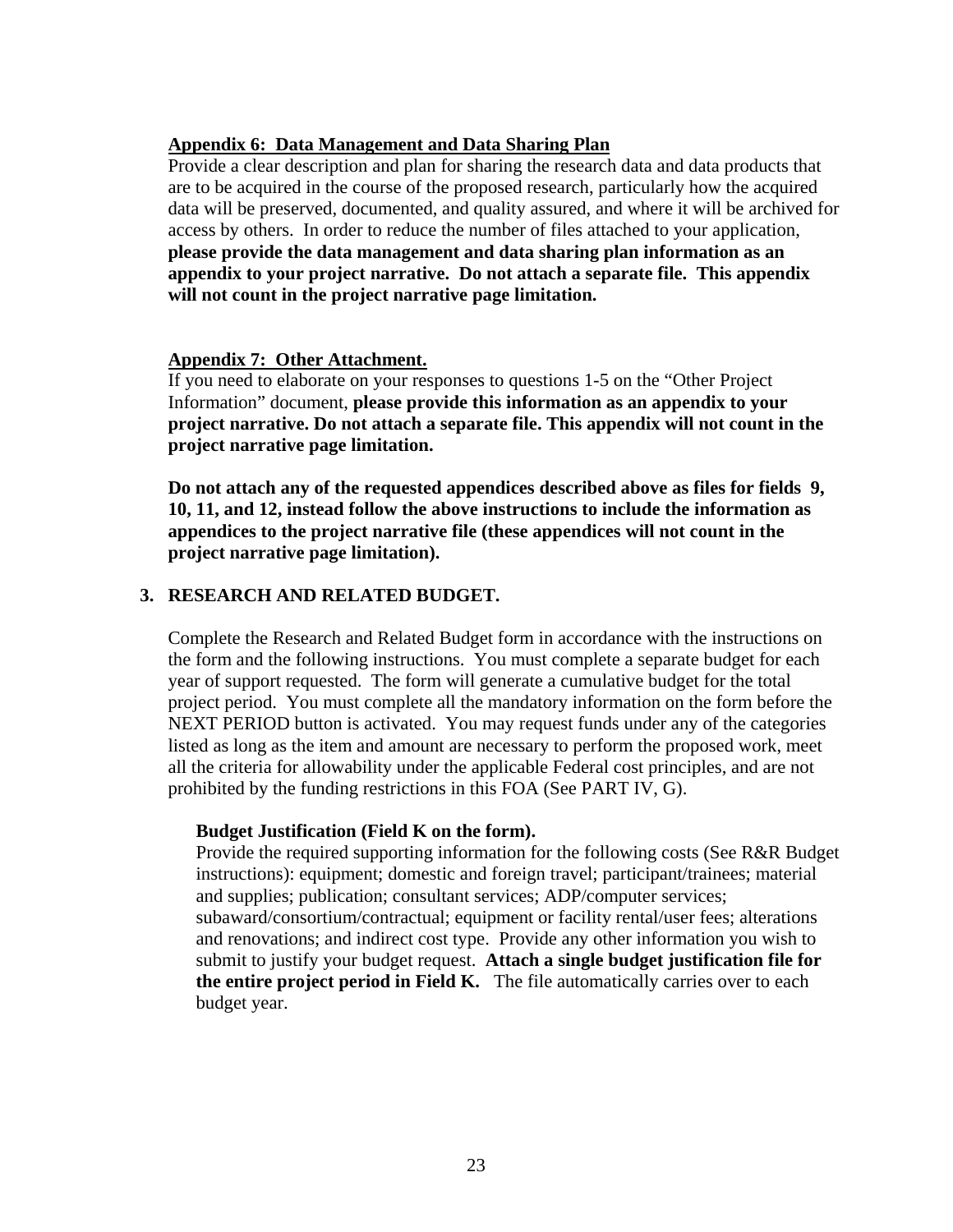### **4. R&R SUBAWARD BUDGET ATTACHMENT(S) FORM.**

**Budgets for Subrecipients, other than DOE FFRDC Contractors.** You must provide a separate cumulative R&R budget for each subrecipients that is expected to perform work estimated to be more than \$100,000 or 50 percent of the total work effort (whichever is less). If you are selected for award, you must submit a multi-year budget for each of these subrecipients. Download the R&R Budget Attachment from the R&R SUBAWARD BUDGET ATTACHMENT(S) FORM and e-mail it to each subsubrecipient that is required to submit a separate budget. After the Subsubrecipient has e-mailed its completed budget back to you, attach it to one of the blocks provided on the form. Use up to 10 letters of the subsubrecipient's name (plus.xfd) as the file name (e.g., ucla.xfd or energyres.xfd).

# **5. PROJECT/PERFORMANCE SITE LOCATION(s)**

Indicate the primary site where the work will be performed. If a portion of the project will be performed at any other site(s), identify the site location(s) in the blocks provided.

**Note that the Project/Performance Site Congressional District is entered in the format of the 2 digit state code followed by a dash and a 3 digit Congressional district code, for example VA-001. Hover over this field for additional instructions.** 

Use the Next Site button to expand the form to add additional Project/Performance Site Locations.

# **6. SF-LLL Disclosure of Lobbying Activities.**

If applicable, complete SF- LLL. Applicability: If any funds other than Federal appropriated funds have been paid or will be paid to any person for influencing or attempting to influence an officer or employee of any agency, a Member of Congress, an officer or employee of Congress, or an employee of a Member of Congress in connection with the grant/cooperative agreement, you must complete and submit Standard Form - LLL, "Disclosure Form to Report Lobbying."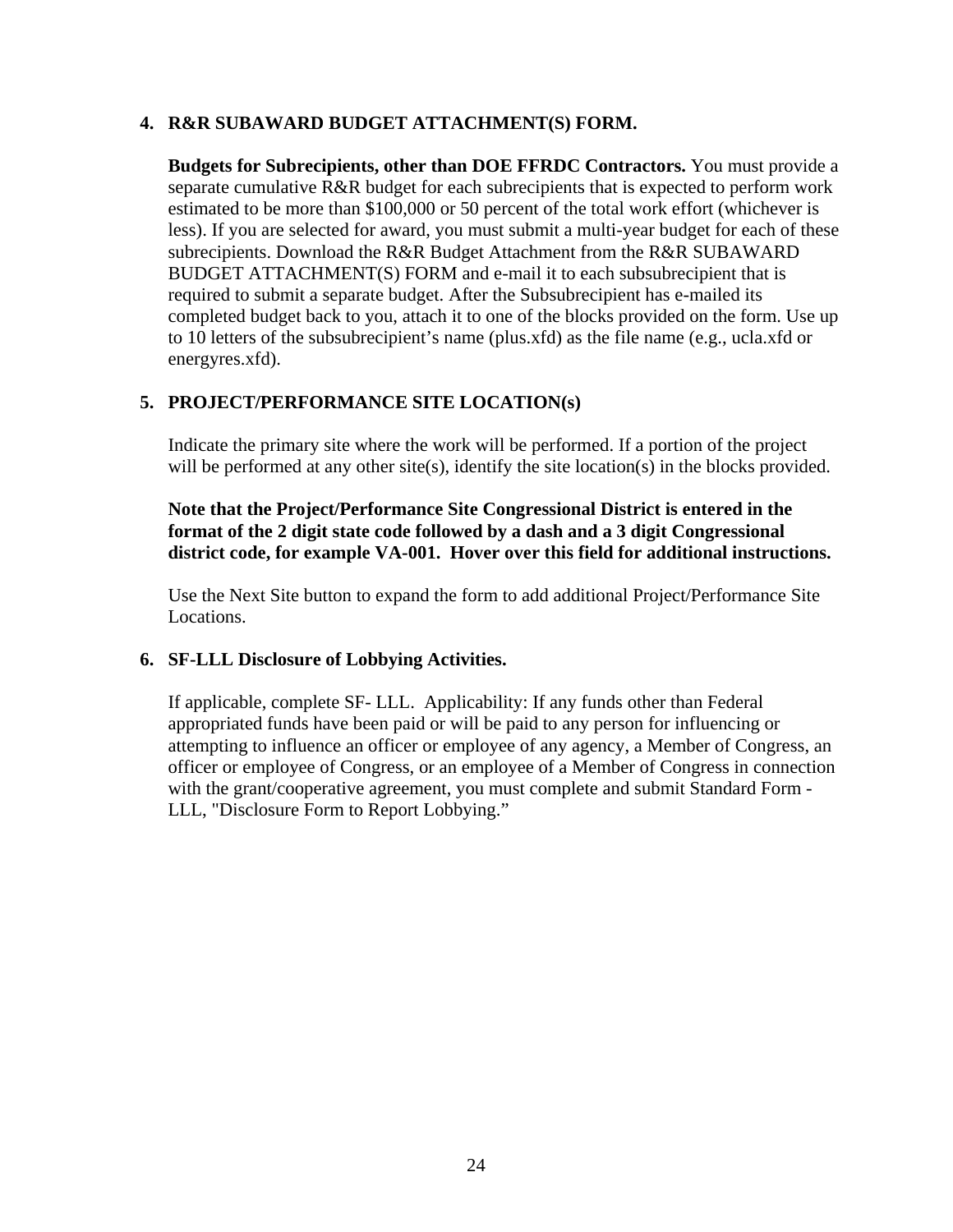#### **Summary of Required Forms/Files**

| <b>Name of Document</b>                                                   | Format     | <b>Attach to</b> |
|---------------------------------------------------------------------------|------------|------------------|
| <b>SF 424 (R&amp;R)</b>                                                   | Form       | N/A              |
| <b>RESEARCH AND RELATED Other</b><br><b>Project Information</b>           | Form       | N/A              |
| Project Summary/Abstract                                                  | <b>PDF</b> | Field 7          |
| Project Narrative, including required<br>appendices                       | <b>PDF</b> | Field 8          |
| <b>RESEARCH &amp; RELATED BUDGET</b>                                      | Form       | N/A              |
| <b>Budget Justification</b>                                               | <b>PDF</b> | Field K          |
| <b>PROJECT/PERFORMANCE SITE</b><br><b>LOCATION(S)</b>                     | Form       | N/A              |
| <b>SF-LLL Disclosure of Lobbying</b><br><b>Activities</b> , if applicable | Form       | N/A              |

Your application must include the following documents:

# **D. SUBMISSIONS FROM SUCCESSFUL APPLICANTS**.

If selected for award, DOE reserves the right to request additional or clarifying information for any reason deemed necessary, including, but not limited to:

- Indirect cost information
- Other budget information
- Name and phone number of the Designated Responsible Employee for complying with national policies prohibiting discrimination (See 10 CFR 1040.5)
- Representation of Limited Rights Data and Restricted Software, if applicable
- Commitment Letter from Third Parties Contributing to Cost Sharing, if applicable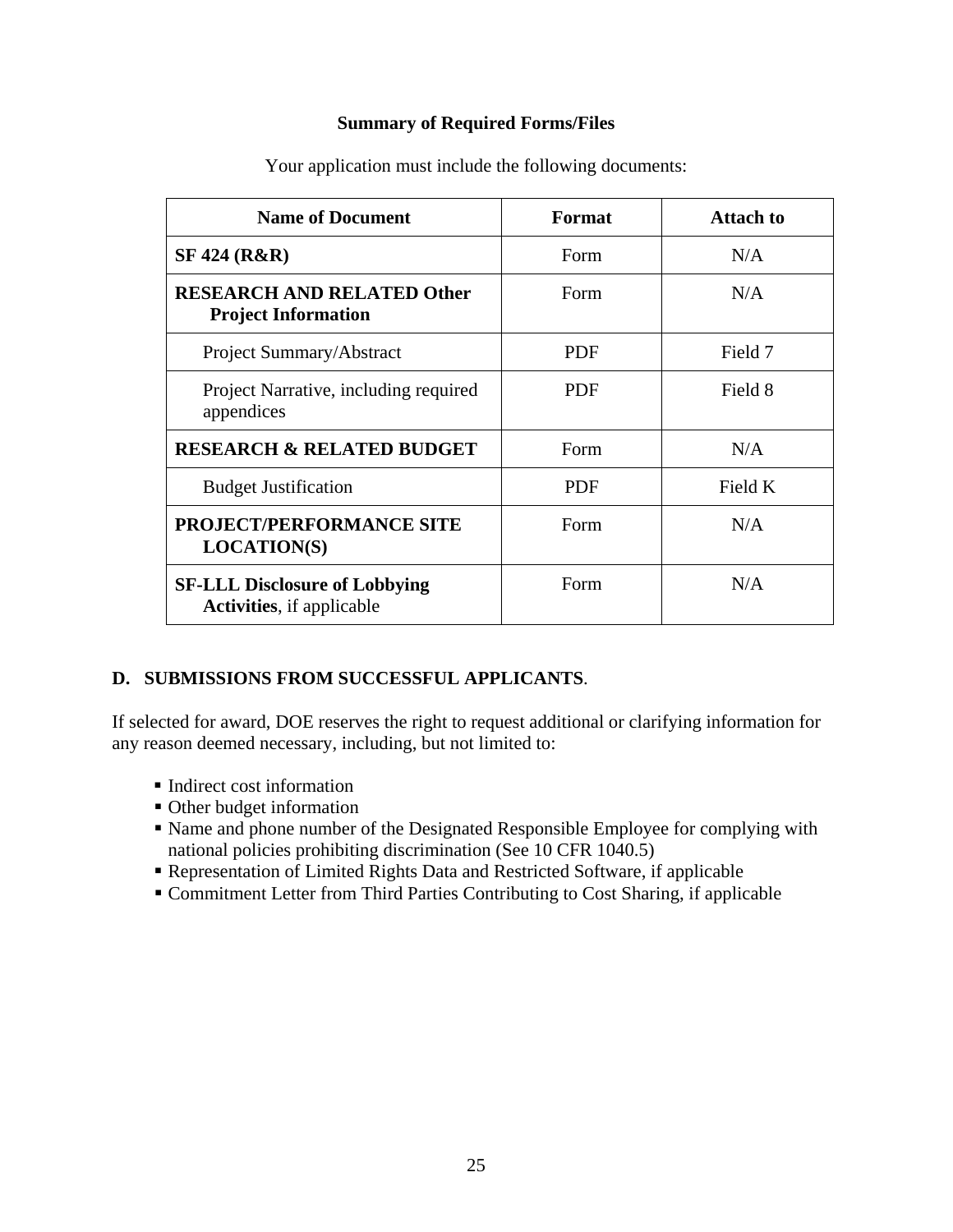# **E. SUBMISSION DATES AND TIMES.**

## **1. Letter of Intent.**

A Letter of Intent is not required.

#### **2. Pre-application.**

#### **Pre-applications are required.**

Potential applicants are required to submit a brief pre-application, referencing Funding Opportunity Announcement DE-FOA-0000749 for receipt by DOE by 4:30 p.m., Eastern Time, **August 17, 2012**.

Pre-applications are limited to three pages total, including a prescribed cover page. The cover page should include: the project title, the Lead PI's name and complete contact information, whether a New/Revised and Full/Exploratory application is anticipated, and a table listing the Lead PI and institution and all Co-PIs requesting funds, their institutions and the approximate amounts of funding requested for each institution for each year for the project. The narrative is limited to two pages. A sample cover page can be downloaded from

http://science.energy.gov/ber/research/cesd/preapp\_cover\_page\_templ/

It is important that the pre-application be in a single PDF file. The pre-application must be submitted electronically through the DOE Office of Science Portfolio Analysis and Management System (PAMS) website https://pamspublic.science.energy.gov/. The Principal Investigator and anyone submitting on behalf of the Principal Investigator must register for an account in PAMS before it will be possible to submit a pre-application. To register, click "Create New PAMS Account" on the website https://pamspublic.science.energy.gov/ and follow the instructions for creating an account. You will be prompted to create a username and password and to enter your contact information. Registering to PAMS is a two-step process; once you create an individual account, you must associate yourself with ("register to") your institution. Follow the onscreen instructions to do this.

**All PIs and those submitting on behalf of PIs are encouraged to establish PAMS accounts as soon as possible** to avoid submission delays. You may establish a PAMS account at https://pamspublic.science.energy.gov/.

To access PAMS, please use either Internet Explorer or Firefox. Currently, PAMS does not support the Chrome or Safari browsers, but an upgrade in the future will make it possible to use them.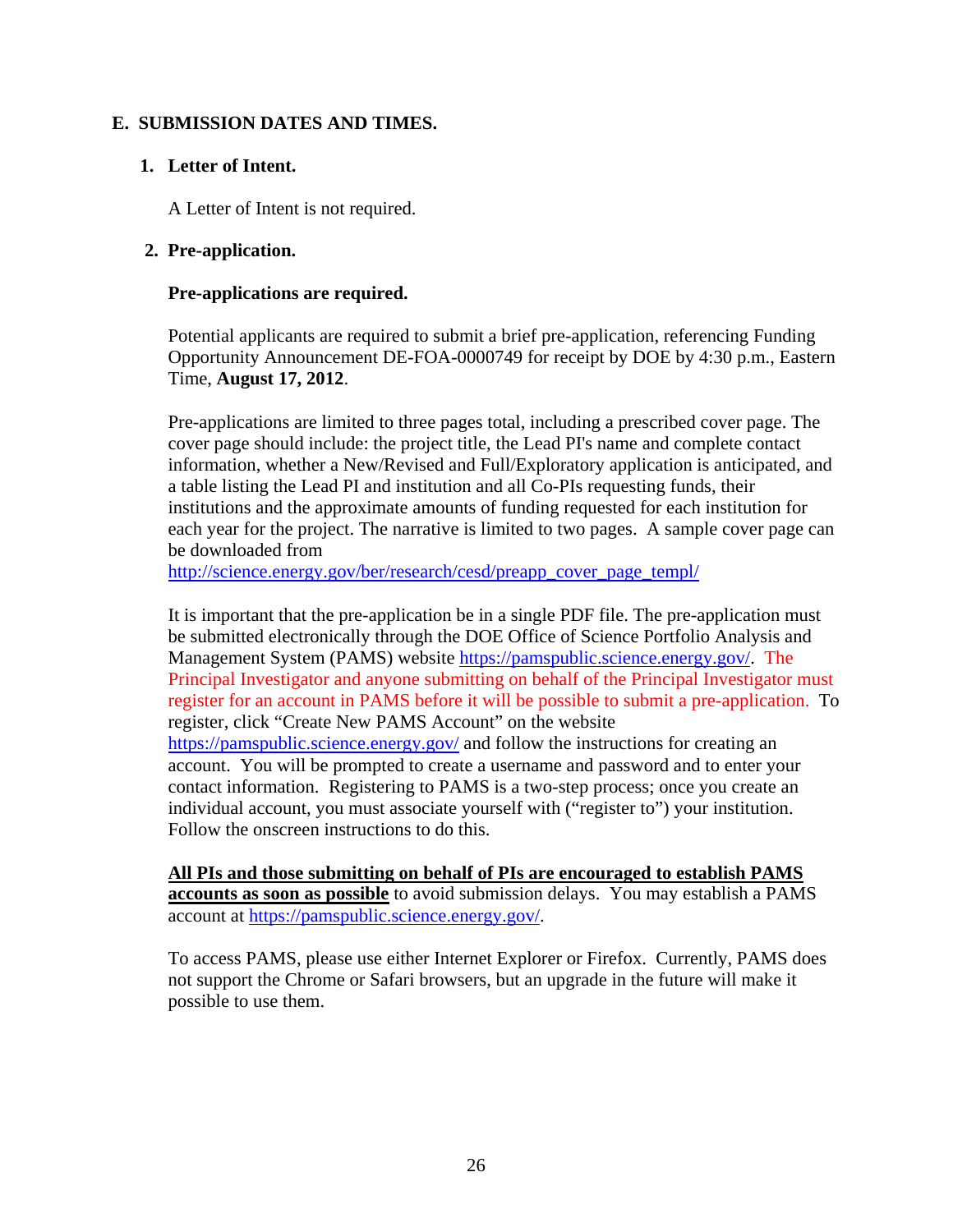To submit the pre-application, log in to PAMS. Select "View Funding Opportunity Announcements" and find the current announcement in the list. Click on "Actions/Views" for this announcement, select "Submit Pre-application" from the dropdown menu, and follow the instructions from there. Note that you must select one and only one Principal Investigator (PI) per pre-application; click on "Select PI" on the far right side of the screen and then select the appropriate PI from the list of all registered users from your institution returned by PAMS. If the PI for whom you are submitting does not appear on the list, he or she has not yet registered in PAMS. For your convenience, you may have PAMS send an email invitation to the PI to register in PAMS. To do so, choose "Invite PI" at the top left of the "Select PI" screen. You can enter an optional personal message to the PI in the "Comments" box that PAMS presents, and it will be included in the email sent by PAMS to the PI. To upload the pre-application as an attachment into PAMS, select "Attach File" at the far right side of the screen. Search for your file and then select "Attach" to upload the file. You may enter an optional description of the file you are attaching. Using the dropdown at the bottom of the screen, save the pre-application and then submit it to DOE. Upon submission, the PI will receive an email from the PAMS system acknowledging receipt of the preapplication.

You are encouraged to register for an account in PAMS at least a week in advance of the pre-application submission deadline so that there will be no delays with your submission.

For help with PAMS, please contact the Office of Science PAMS Support Center. The PAMS Support Center can be reached Monday-Friday 7:00 AM-6:00 PM Eastern Time. Telephone: (301) 903-5313, Email: scsc@science.doe.gov. All submission and inquiries about this Funding Opportunity Announcement must reference Funding Opportunity Announcement **DE-FOA-0000749.**

Pre-applications will be reviewed for conformance with the guidelines presented in this FOA and suitability in the technical areas specified in this FOA. A response to the preapplications encouraging or discouraging formal applications will be communicated to the applicants by September 14, 2012. Pre-applications will be reviewed by BER program managers for responsiveness to this FOA. Only those applicants who receive an "encourage" response from DOE should submit a full application. No other full applications will be considered. Applicants who have not received a response regarding the status of their pre-application are responsible for contacting the program to confirm this status.

Pre-applications should describe the research objectives, the technical approach(es), and the proposed team members, their expertise and their roles in the proposed project. The intent in requesting a pre-application is to save the time and effort of applicants in preparing and submitting a formal application that may be inappropriate for the program. Since one purpose of the pre-application is to facilitate planning of the merit review and the selection of reviewers without conflicts of interest, we request that applicants ensure that the list of supported or unsupported participants is comprehensive.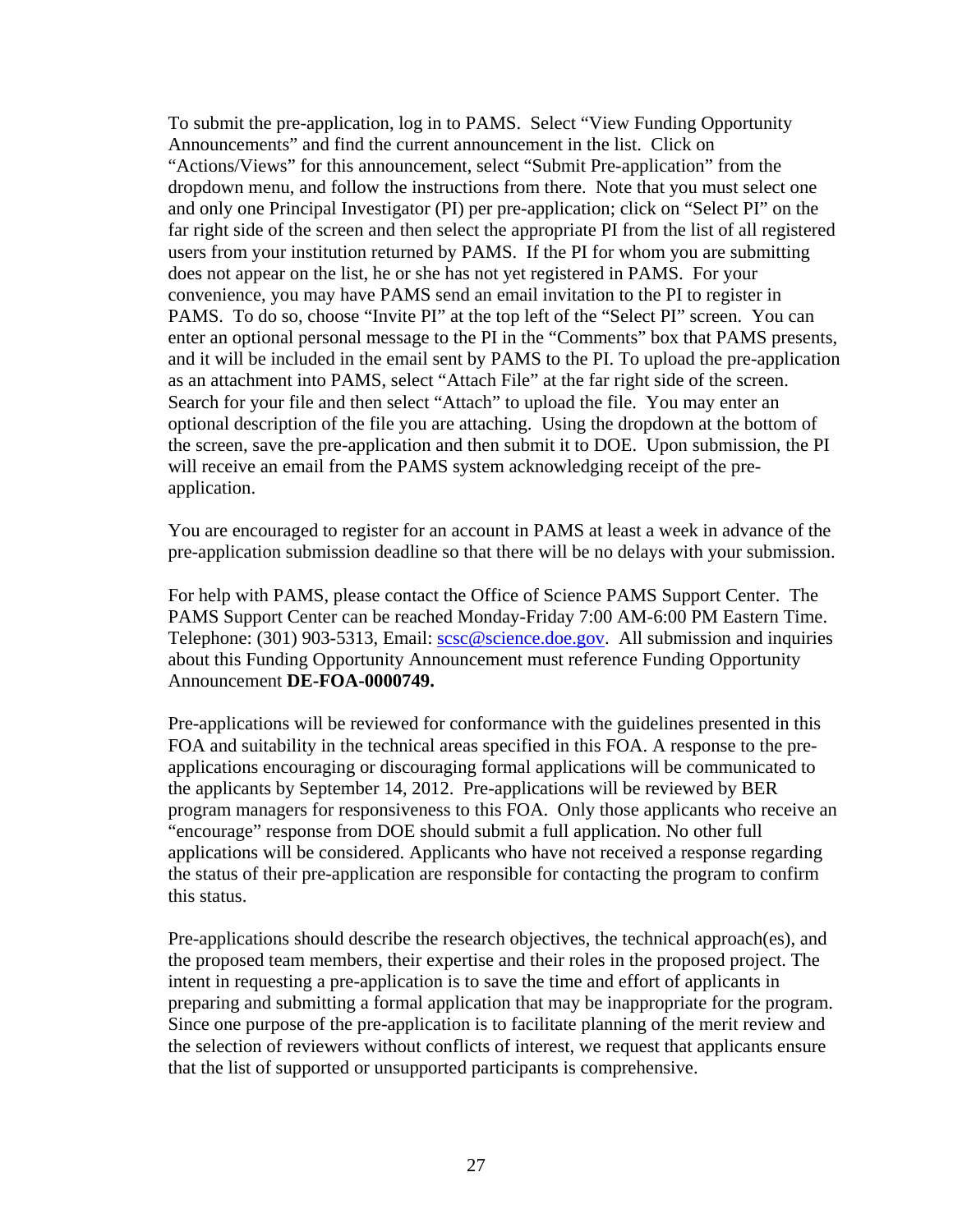Pre-applications will be reviewed relative to the scope and research needs as outlined in this FOA and outlined in the Climate Research Roadmap workshop report (at http://science.energy.gov/~/media/ber/pdf/Climate\_roadmap\_workshop\_2010.pdf). Biographical data are not required for pre-applications, nor is an institutional endorsement necessary.

# **3. Formal Applications**.

Formal applications submitted in response to this FOA must be received by **November 12, 2012**, 11:59 PM Eastern Time, to permit timely consideration of awards in Fiscal Year 2013. **You are encouraged to transmit your application well before the deadline. APPLICATIONS RECEIVED AFTER THE DEADLINE WILL NOT BE REVIEWED OR CONSIDERED FOR AWARD.** 

# **F. INTERGOVERNMENTAL REVIEW.**

This program is not subject to Executive Order 12372 Intergovernmental Review of Federal Programs.

# **G. FUNDING RESTRICTIONS.**

Cost Principles**.** Costs must be allowable, allocable, and reasonable in accordance with the applicable Federal cost principles referenced in 10 CFR Part 600 and 2 CFR 215. The Cost Principles for commercial organizations are located in FAR 31.2.

Pre-award Costs**.** Recipients may charge to an award resulting from this FOA pre-award costs that were incurred within the ninety (90) calendar day period immediately preceding the effective date of the award, if the costs are allowable in accordance with the applicable Federal cost principles referenced in 10 CFR Part 600 and 2 CFR 215. Recipients must obtain the prior approval of the awarding agency / contracting officer for any pre-award costs that are for periods greater than this 90 day calendar period.

Pre-award costs are incurred at the applicant's risk. DOE is under no obligation to reimburse such costs if for any reason the applicant does not receive an award or if the award is made for a lesser amount than the applicant expected.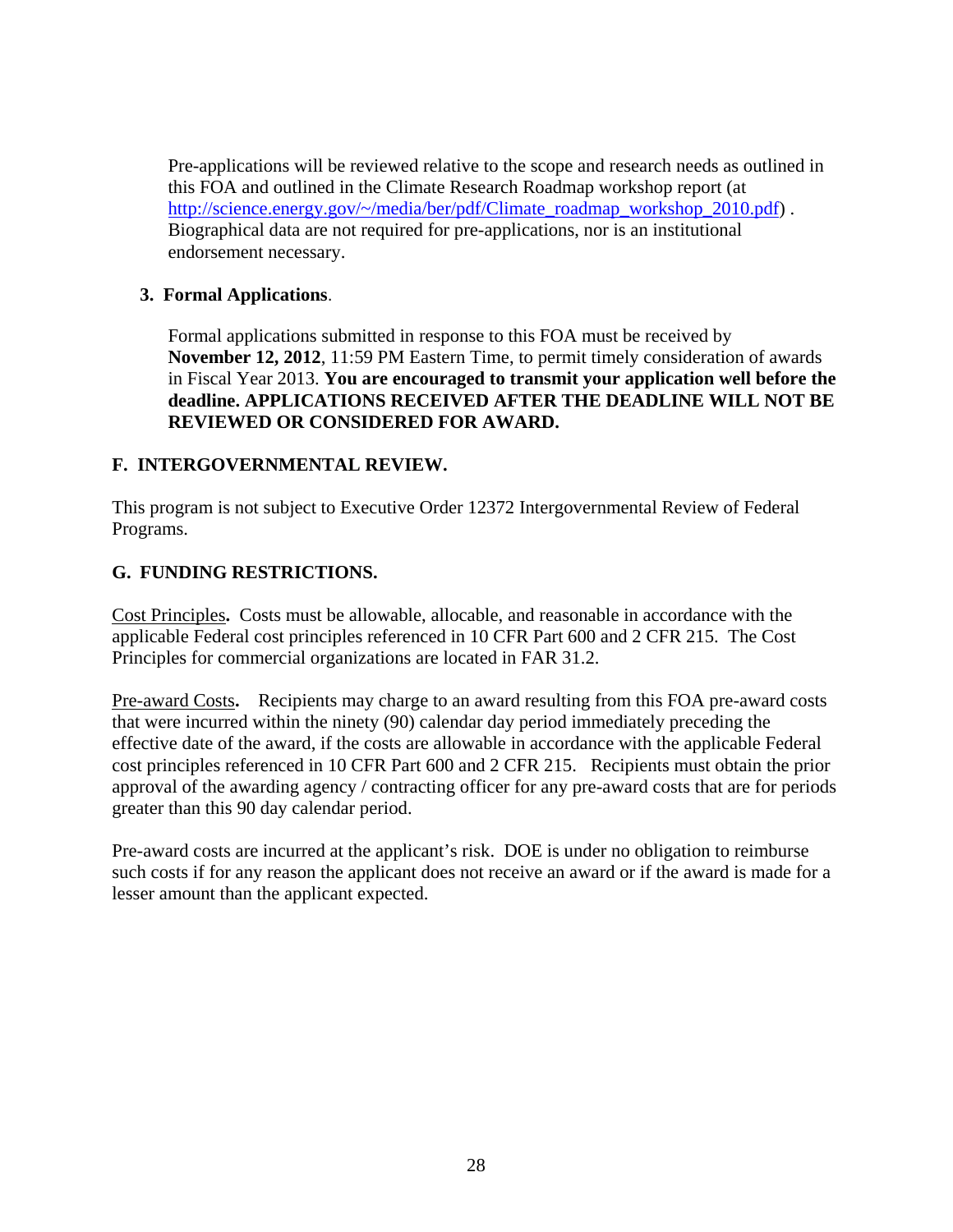# **H. OTHER SUBMISSION AND REGISTRATION REQUIREMENTS.**

# **1. Where to Submit.**

# **APPLICATIONS MUST BE SUBMITTED THROUGH GRANTS.GOV TO BE CONSIDERED FOR AWARD.**

Submit electronic applications through the "Apply for Grants" function at www.Grants.gov. If you have problems completing the registration process or submitting your application, call Grants.gov at 1-800-518-4726 or send an email to support@grants.gov.

# **2. Registration Process.**

You must COMPLETE the one-time registration process (all steps) before you can submit your first application through Grants.gov. We recommend that you start this process at least three weeks before the application due date. It may take 21 days or more to complete the entire process. Use the Grants.gov Organizational Registration Checklists at http://www.grants.gov/assets/OrganizationRegCheck.pdf to guide you through the process. IMPORTANT: During the CCR registration process, you will be asked to designate an E-Business Point of Contact (EBIZ POC). The EBIZ POC must obtain a special password called "Marketing Partner Identification Number" (MPIN). When you have completed the process, you should call the Grants.gov Helpdesk at 1-800-518-4726 to verify that you have completed the final step (i.e., Grants.gov registration).

You cannot submit an application through Grants.gov unless you are registered. Please read the registration requirements carefully and start the process immediately. Remember you have to update your CCR registration annually. The CCR is migrating from CCR gov to SAM.gov: registering early will give applicants enough time to address any challenges posed by the transition

(https://www.sam.gov/sam/transcript/SAM\_Quick\_Guide\_Grants\_Registrations-v1.6.pdf).

# **3. Application Receipt Notices**

After an application is submitted, the Authorized Organization Representative (AOR) will receive a series of four e-mails. It is extremely important that the AOR watch for and save each of the emails. It may take up to two (2) business days from application submission to receipt of email Number 2. The titles of the four e-mails are:

Number 1 - Grants.gov Submission Receipt Number

- Number 2 Grants.gov Submission Validation Receipt for Application Number
- Number 3 Grants.gov Grantor Agency Retrieval Receipt for Application Number
- Number 4 Grants.gov Agency Tracking Number Assignment for Application Number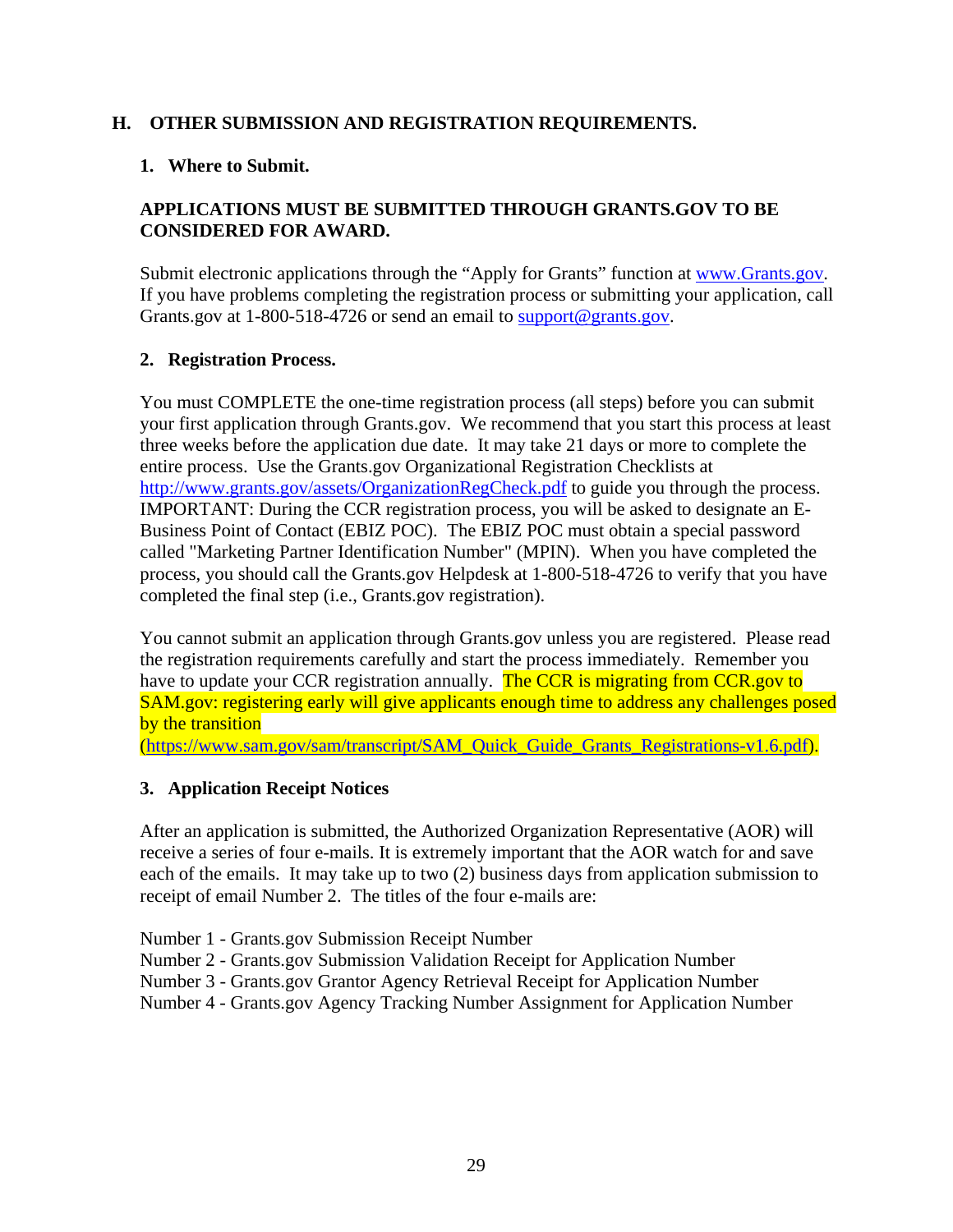# **Part V - APPLICATION REVIEW INFORMATION**

# **A. CRITERIA.**

# **1. Initial Review Criteria**.

Prior to a comprehensive merit evaluation, DOE will perform an initial review in accordance with 10 CFR 605.10(b) to determine that (1) the applicant is eligible for the award; (2) the information required by the FOA has been submitted; (3) all mandatory requirements are satisfied; and (4) the proposed project is responsive to the objectives of the funding opportunity announcement.

# **2. Merit Review Criteria.**

Applications will be subjected to scientific merit review (peer review) and will be evaluated against the following evaluation criteria which are listed in descending order of importance codified at 10 CFR 605.10(d):

- 1. Scientific and/or Technical Merit of the Project;
- 2. Appropriateness of the Proposed Method or Approach;
- 3. Competency of Applicant's Personnel and Adequacy of Proposed Resources; and
- 4. Reasonableness and Appropriateness of the Proposed Budget.

The evaluation process will include program policy factors such as the relevance of the proposed research to the terms of the FOA and the agencies' programmatic needs. Note that external peer reviewers are selected with regard to both their scientific expertise and the absence of conflict-of-interest issues. Both Federal and non-Federal reviewers may be used, and submission of an application constitutes agreement that this is acceptable to the investigator(s) and the submitting institution.

# **B. REVIEW AND SELECTION PROCESS.**

# **1. Merit Review.**

Applications that pass the initial review will be subjected to a formal merit review and will be evaluated based on the criteria codified at 10 CFR Part 605.10(d) in accordance with the guidance provided in the "Office of Science Merit Review System for Financial Assistance." This Merit Review System is available at: http://www.sc.doe.gov/grants/merit.asp.

# **2. Selection.**

The Selection Official will consider the merit review recommendation, program policy factors, and the amount of funds available.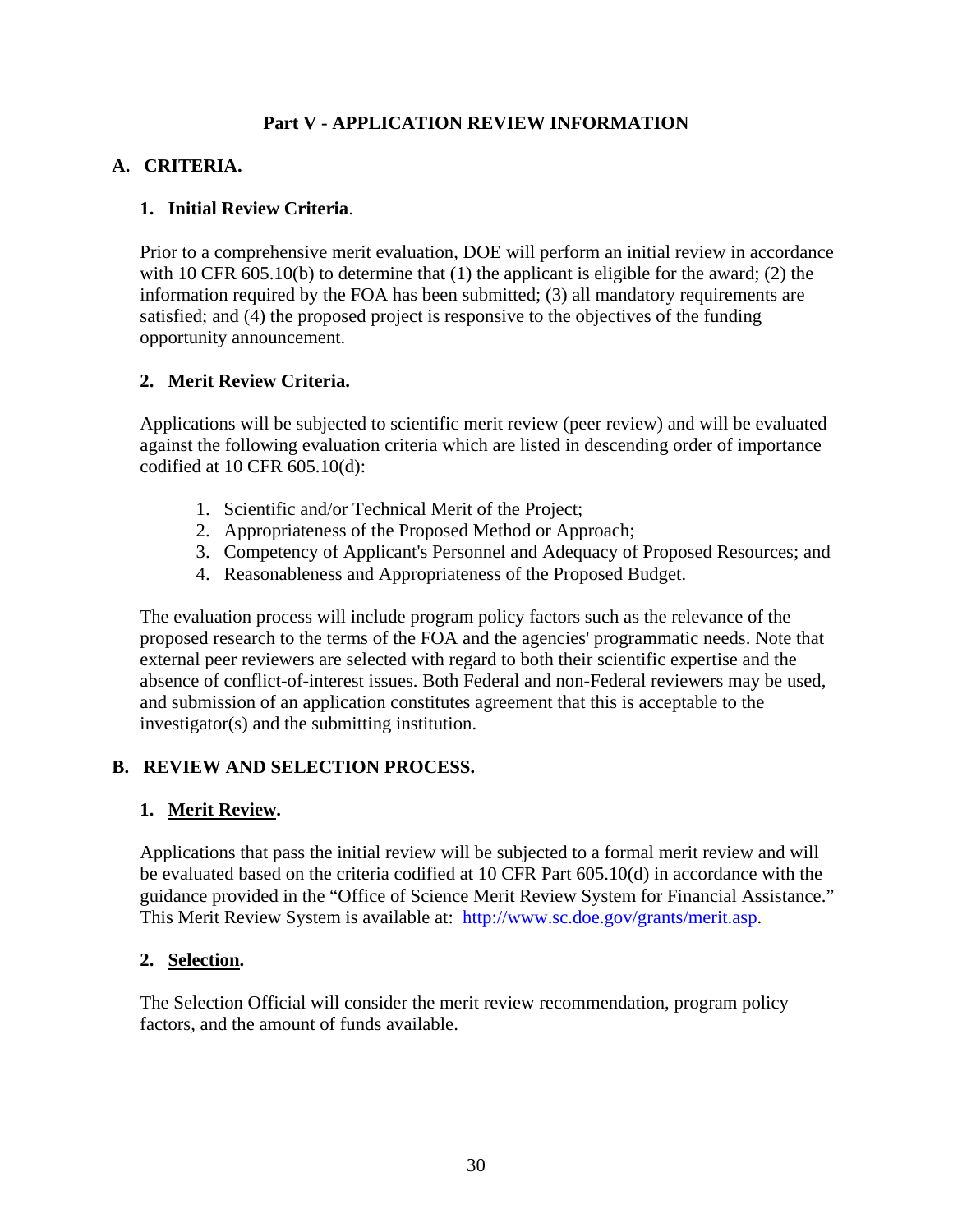### **3. Government Discussions and Award.**

The Government may enter into discussions with a selected applicant for any reason deemed necessary, including but not limited to: (1) the budget is not appropriate or reasonable for the requirement; (2) only a portion of the application is selected for award; (3) the Government needs additional information to determine that the recipient is capable of complying with the requirements in 10 CFR Part 600 and 605; and/or (4) special terms and conditions are required. Failure to resolve satisfactorily the issues identified by the Government will preclude award to the applicant.

# **C. ANTICIPATED NOTICE OF SELECTION AND AWARD DATES.**

DOE is striving to make **awards within 6 months**. The time interval begins on the date applications are due or the date the application is received. It is anticipated that selections will be completed by the winter of 2012 and awards will be made by the spring of FY 2013.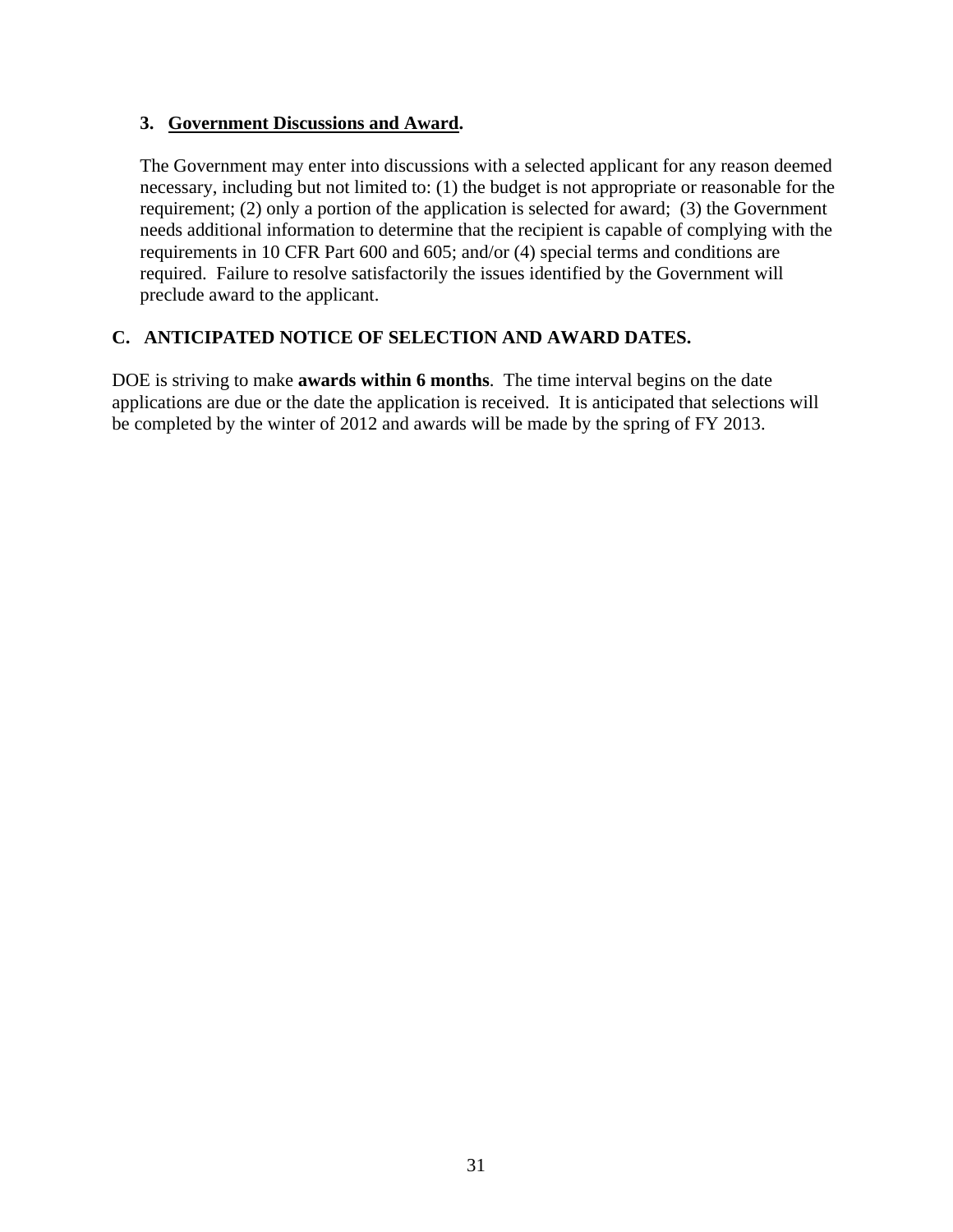# **Part VI - AWARD ADMINISTRATION INFORMATION**

# **A. AWARD NOTICES.**

## **1. Notice of Selection.**

DOE will notify applicants selected for award. This notice of selection is not an authorization to begin performance. (See Part IV.G with respect to the allowability of preaward costs.)

Organizations whose applications have not been selected will be advised as promptly as possible. This notice will explain why the application was not selected.

#### **2. Notice of Award.**

An Assistance Agreement issued by the contracting officer is the authorizing award document. It normally includes, either as an attachment or by reference: 1. Special Terms and Conditions; 2. Applicable program regulations, if any; 3. Application as approved by DOE/NNSA; 4. DOE assistance regulations at 10 CFR Part 600; 5. National Policy Assurances to Be Incorporated As Award Terms; 6. Budget Summary; and 7. Federal Assistance Reporting Checklist, which identifies the reporting requirements.

For grants and cooperative agreements made to universities, non-profits, and other entities subject to Title 2 CFR, the Award also includes the Research Terms and Conditions located at http://www.nsf.gov/bfa/dias/policy/rtc/index.jsp

# **B. ADMINISTRATIVE AND NATIONAL POLICY REQUIREMENTS.**

# **1. Administrative Requirements.**

The administrative requirements for DOE grants and cooperative agreements are contained in 10 CFR Part 600 and 10 CFR Part 605 (See: http://ecfr.gpoaccess.gov). Grants and cooperative agreements made to universities, non-profits and other entities subject to Title 2 CFR are subject to the Research Terms and Conditions located on the National Science Foundation web site at http://www.nsf.gov/bfa/dias/policy/rtc/index.jsp.

# **DUNS and CCR Requirements**

Additional administrative requirements for DOE grants and cooperative agreements are contained in 2 CFR, Part 25 (See: http://ecfr.gpoaccess.gov). Prime awardees must keep their data at CCR current. Subawardees at all tiers must obtain DUNS numbers and provide the DUNS to the prime awardee before the subaward can be issued.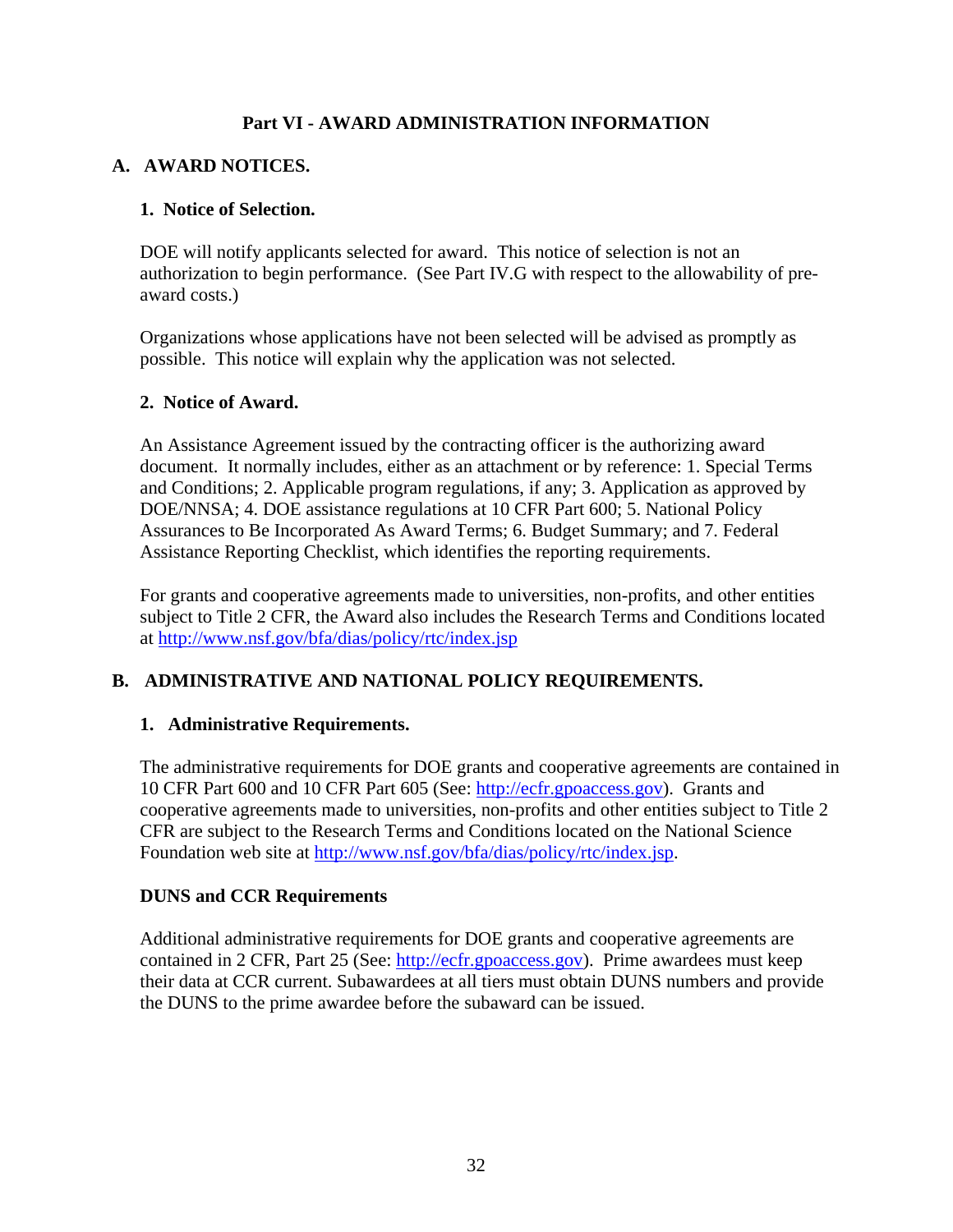### **Subaward and Executive Reporting**

Additional administrative requirements necessary for DOE grants and cooperative agreements to comply with the Federal Funding and Transparency Act of 2006 (FFATA) are contained in 2 CFR, Part 170. (See: http://ecfr.gpoaccess.gov). Prime awardees must register with the new FSRS database and report the required data on their first tier subawardees. Prime awardees must report the executive compensation for their own executives as part of their registration profile in the CCR.

# **2. Special Terms and Conditions and National Policy Requirements.**

#### **Special Terms and Conditions and National Policy Requirements.**

The DOE Special Terms and Conditions for Use in Most Grants and Cooperative Agreements are located at http://energy.gov/management/office-management/operationalmanagement/financial-assistance/financial-assistance-forms. The National Policy Assurances to Be Incorporated As Award Terms are located at http://www.nsf.gov/bfa/dias/policy/rtc/appc.pdf.

#### **Intellectual Property Provisions**.

The standard DOE financial assistance intellectual property provisions applicable to the various types of recipients are located at http://energy.gov/gc/standard-intellectual-propertyip-provisions-financial-assistance-awards.

# **C. REPORTING.**

Reporting requirements are identified on the Federal Assistance Reporting Checklist, DOE F4600.2, attached to the award agreement. For a sample Checklist, see http://energy.gov/management/office-management/operational-management/financialassistance/financial-assistance-forms under Awards Forms.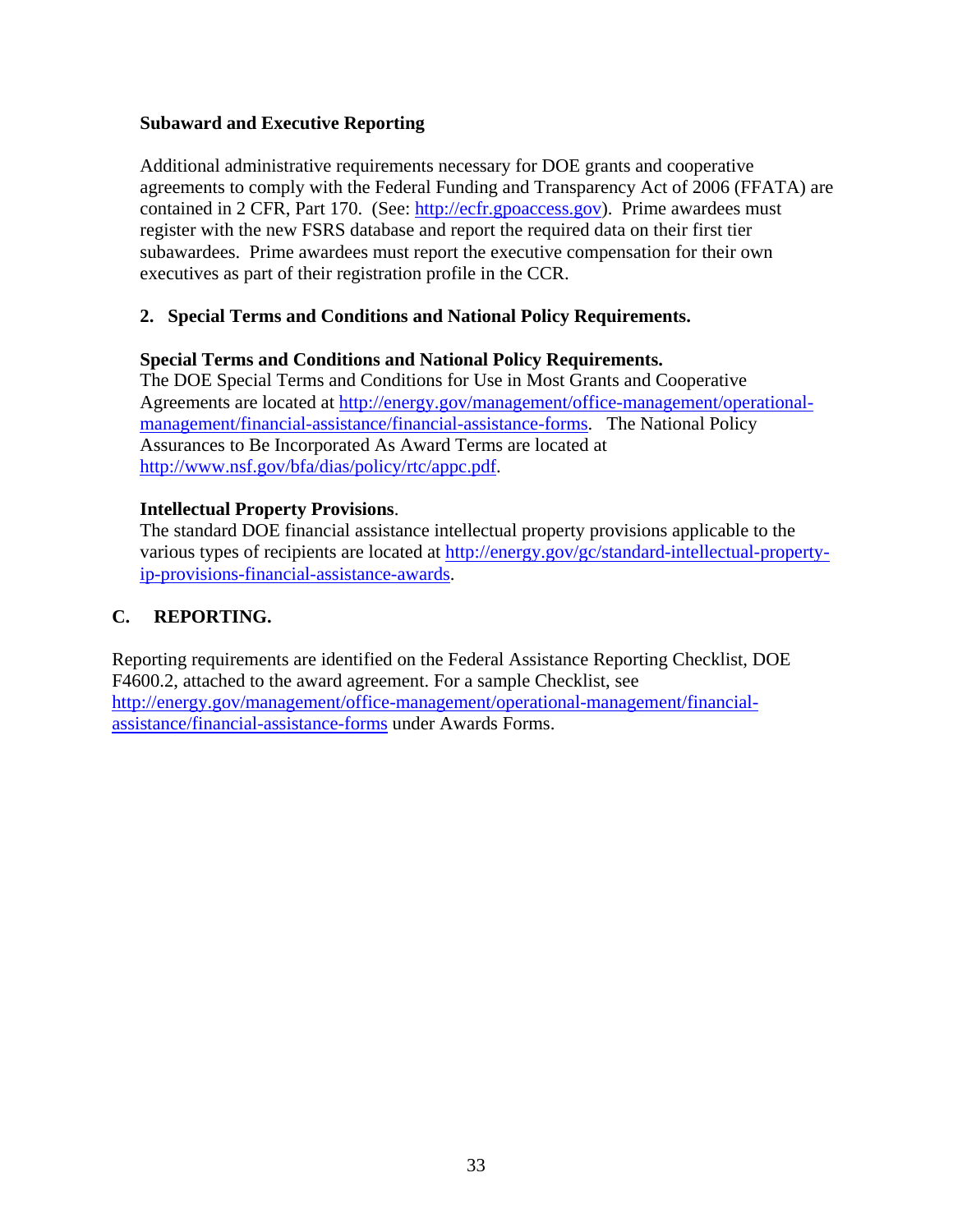# **PART VII - QUESTIONS/AGENCY CONTACTS**

# **A. QUESTIONS.**

Questions regarding the content of the FOA must be submitted through the FedConnect portal. You must register with FedConnect to respond as an interested party to submit questions, and to view responses to questions. It is recommended that you register as soon after release of the FOA as possible to have the benefit of all responses. More information is available at https://www.fedconnect.net/FedConnect/PublicPages/FedConnect\_Ready\_Set\_Go.pdf. DOE will try to respond to a question within 3 business days, unless a similar question and answer have already been posted on the website.

#### **Applications submitted through FedConnect will not be accepted.**

Questions relating to the registration process, system requirements, how an application form works, or the submittal process must be directed to Grants.gov at 1-800-518-4726 or support@grants.gov. DOE cannot answer these questions.

# **B. AGENCY CONTACT:**

#### **Technical/Scientific Program Contact:**

**Program Manager:** Dr. Daniel Stover **Phone:** (301) 903-0289 **E-mail:** Daniel.Stover@science.doe.gov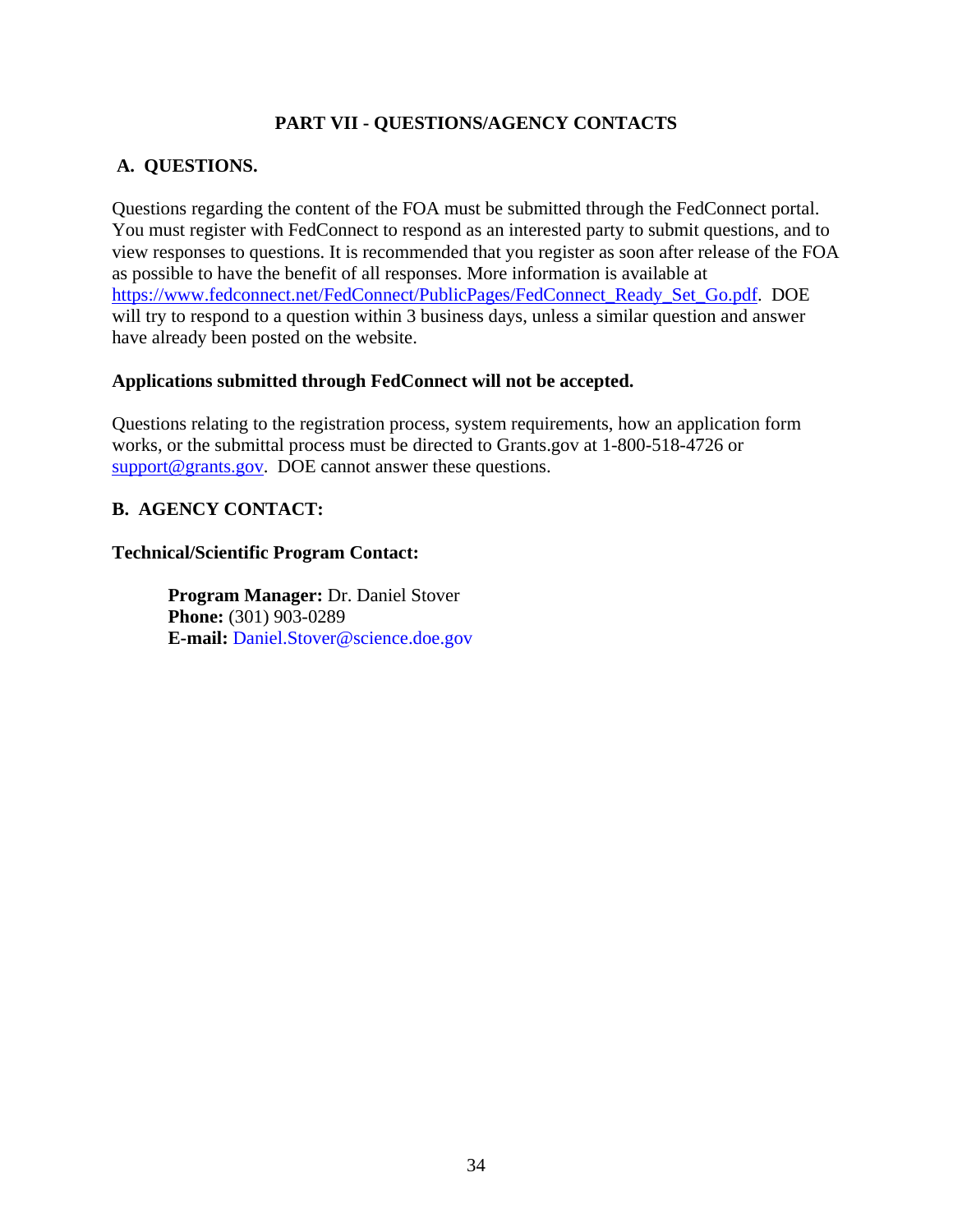# **PART VIII - OTHER INFORMATION**

# **A. MODIFICATIONS.**

Notices of any modifications to this FOA will be posted on Grants.gov and the FedConnect portal. You can receive an email when a modification or an announcement message is posted by registering with FedConnect as an interested party for this FOA. It is recommended that you register as soon after release of the FOA as possible to ensure you receive timely notice of any modifications or other announcements. More information is available at http://www.fedconnect.net.

# **B. GOVERNMENT RIGHT TO REJECT OR NEGOTIATE.**

DOE reserves the right, without qualification, to reject any or all applications received in response to this FOA and to select any application, in whole or in part, as a basis for negotiation and/or award.

# **C. COMMITMENT OF PUBLIC FUNDS.**

The Contracting Officer is the only individual who can make awards or commit the Government to the expenditure of public funds. A commitment by other than the Contracting Officer, either explicit or implied, is invalid.

# **D. PROPRIETARY APPLICATION INFORMATION**.

Patentable ideas, trade secrets, proprietary or confidentional commercial or financial information, disclosure of which may harm the applicant, should be included in an application only when such information is necessary to convey an understanding of the proposed project. The use and disclosure of such data may be restricted, provided the applicant includes the following legend on the first page of the project narrative and specifies the pages of the application which are to be restricted:

"The data contained in pages \_\_\_\_\_ of this application have been submitted in confidence and contain trade secrets or proprietary information, and such data shall be used or disclosed only for evaluation purposes, provided that if this applicant receives an award as a result of or in connection with the submission of this application, DOE shall have the right to use or disclose the data herein to the extent provided in the award. This restriction does not limit the government's right to use or disclose data obtained without restriction from any source, including the applicant."

To protect such data, each line or paragraph on the pages containing such data must be specifically identified and marked with a legend similar to the following:

"The following contains proprietary information that (name of applicant) requests not be released to persons outside the Government, except for purposes of review and evaluation."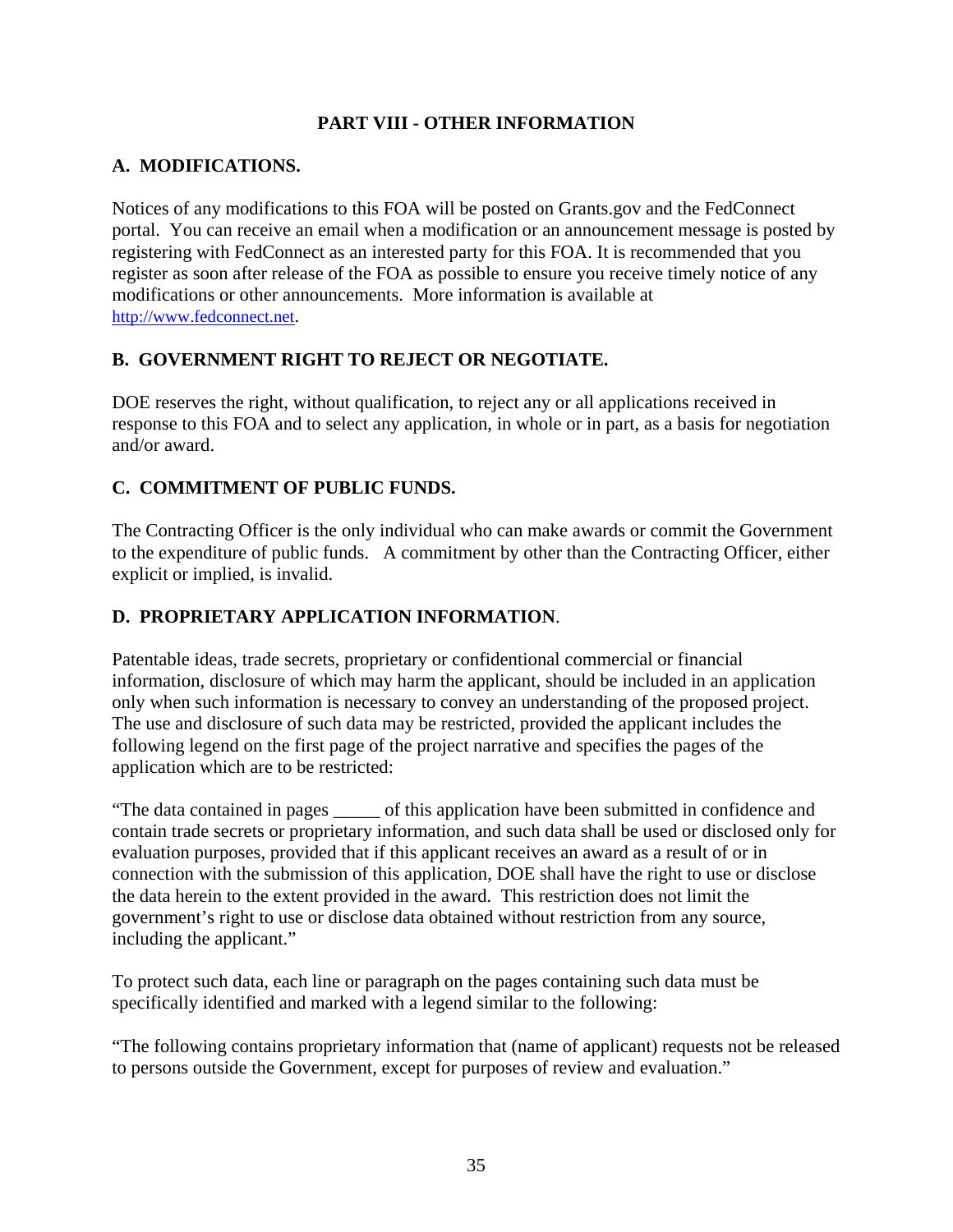# **E. EVALUATION AND ADMINISTRATION BY NON-FEDERAL PERSONNEL.**

In conducting the merit review evaluation, the Government may seek the advice of qualified non-Federal personnel as reviewers. The Government may also use non-Federal personnel to conduct routine, nondiscretionary administrative activities. The applicant, by submitting its application, consents to the use of non-Federal reviewers/administrators. Non-Federal reviewers must sign conflict of interest and non-disclosure agreements prior to reviewing an application. Non-Federal personnel conducting administrative activities must sign a non-disclosure agreement.

# **F. INTELLECTUAL PROPERTY DEVELOPED UNDER THIS PROGRAM.**

Patent Rights. The government will have certain statutory rights in an invention that is conceived or first actually reduced to practice under a DOE award. 42 U.S.C. 5908 provides that title to such inventions vests in the United States, except where 35 U.S.C. 202 provides otherwise for nonprofit organizations or small business firms. However, the Secretary of Energy may waive all or any part of the rights of the United States subject to certain conditions. (See "Notice of Right to Request Patent Waiver" in paragraph G below.)

Rights in Technical Data. Normally, the government has unlimited rights in technical data created under a DOE agreement. Delivery or third party licensing of proprietary software or data developed solely at private expense will not normally be required except as specifically negotiated in a particular agreement to satisfy DOE's own needs or to insure the commercialization of technology developed under a DOE agreement.

# **G. NOTICE OF RIGHT TO REQUEST PATENT WAIVER.**

Applicants may request a waiver of all or any part of the rights of the United States in inventions conceived or first actually reduced to practice in performance of an agreement as a result of this announcement, in advance of or within 30 days after the effective date of the award. Even if such advance waiver is not requested or the request is denied, the recipient will have a continuing right under the award to request a waiver of the rights of the United States in identified inventions, i.e., individual inventions conceived or first actually reduced to practice in performance of the award. Any patent waiver that may be granted is subject to certain terms and conditions in 10 CFR 784, https://cms.doe.gov/node/12613.

Domestic small businesses and domestic nonprofit organizations will receive the patent rights clause at 37 CFR 401.14, i.e., the implementation of the Bayh-Dole Act. This clause permits domestic small business and domestic nonprofit organizations to retain title to subject inventions. Therefore, small businesses and nonprofit organizations do not need to request a waiver.